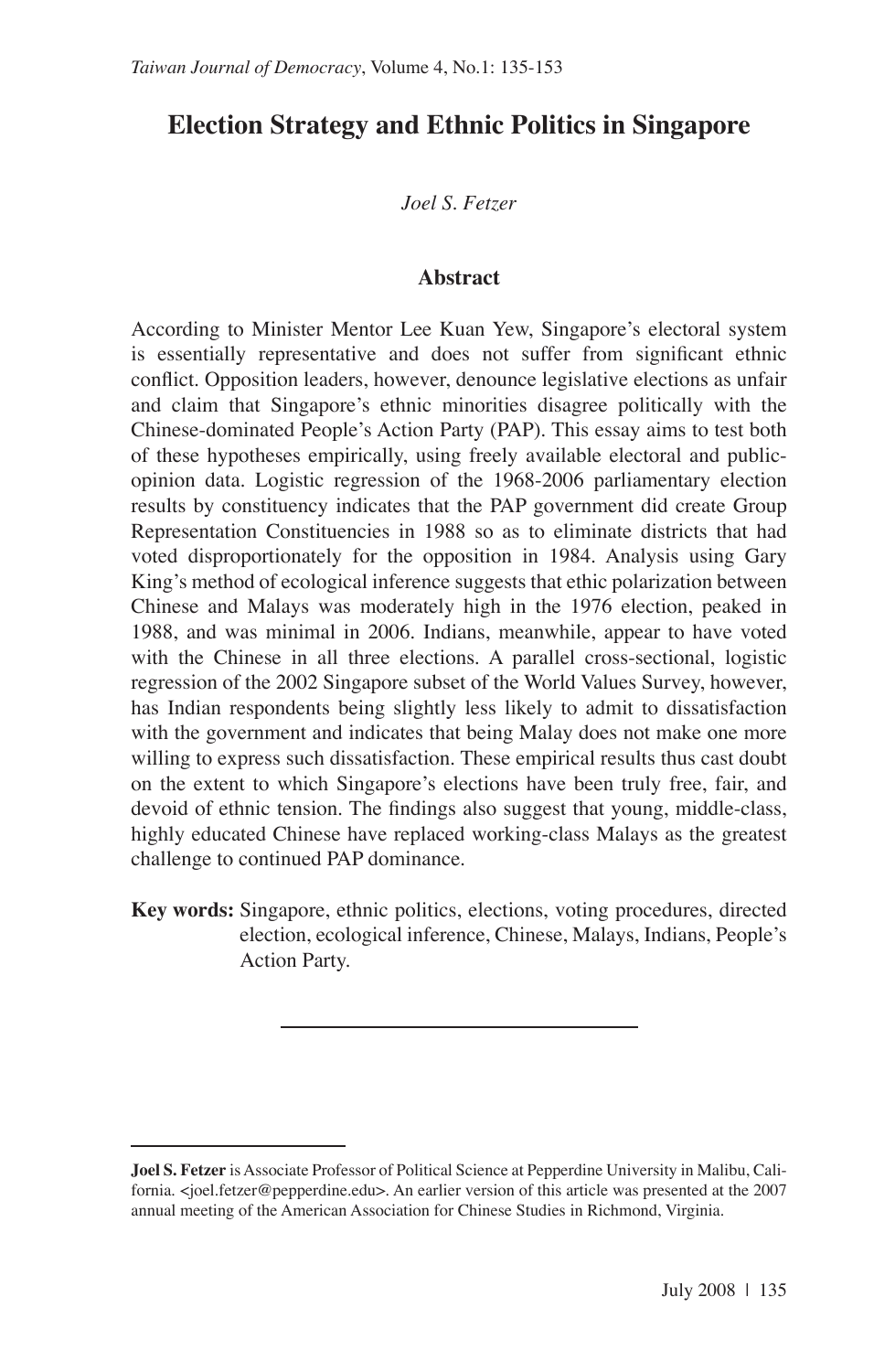Singapore has shown that a system of clean, no-money elections helps to preserve an honest government.... [We] set out to become a multiracial society of equal citizens, where opportunities are equal and a person's contribution is recognized and rewarded on merit regardless of race, language, culture, or religion. In spite of our meager natural resources, we succeeded, and our policies have benefited all our citizens, including our Malays.

-Lee Kuan Yew, *From Third World to First*

Some circumstantial evidence is very strong, as when you find a trout in the milk.

-Henry David Thoreau, *Journal*

Although the city-state of Singapore lacks a huge population and a large land area, its political system merits attention not simply from scholars of Southeast Asia. Political and economic leaders throughout Asia and other developing regions regard the island nation as an "economic miracle," and such authoritarian regimes as Vietnam and the People's Republic of China may look to the Singapore model as a guide for "opening up" their own economies and governments.<sup>1</sup> At least superficially, the country's political patriarch, Lee Kuan Yew, suggests that his government is fundamentally "representative" and that it treats citizens of all ethnic backgrounds fairly.<sup>2</sup> If true, Lee's assertions imply that the country's elections are free and fair. One might also expect ethnic groups in Singapore not to vary markedly in their political behavior.

In principle, these hypotheses are empirically testable. Yet previous socialscience research on Singapore's elections has almost always been primarily qualitative, describing electoral laws and results or chronicling many of the events and personalities of the campaigns, but not relying on the advanced statistical methods commonly used in American or European studies of elections.<sup>3</sup> Probably the closest that earlier scholars have come to University

<sup>1</sup> Andrew J. Nathan and Bruce Gilley, *China's New Rulers: The Secret Files*, 2nd, revised ed. (New York: New York Review Books, 2003), 217, and Diane K. Mauzy, "The Challenge to Democracy: Singapore's and Malaysia's Resilient Hybrid Regimes," *Taiwan Journal of Democracy* 2, no. 2 (2006): 47-68.

<sup>2</sup> Lee Kuan Yew, *From Third World to First: The Singapore Story, 1965-2000* (New York: HarperCollins, 2000), 166, 254, 494.

<sup>3</sup> C. Paul Bradley, "Leftist Fissures in Singapore Politics," *Western Political Quarterly* 18, no 2 (1965): 292-308; Thomas J. Bellows, *The People's Action Party of Singapore: Emergence of a Dominant Party System*, Monograph Series No. 14 (New Haven, CT: Yale University Southeast Asia Studies, 1970), 39-41, 50-51, 65-69, 116-120; Jon S. T. Quah, "Singapore in 1984: Leadership Transition in an Election Year," *Asian Survey* 25, no. 2 (1985): 220-231; James Michin, *No Man is an Island: A Portrait of Singapore's Lee Kuan Yew*, 2nd ed. (North Sydney,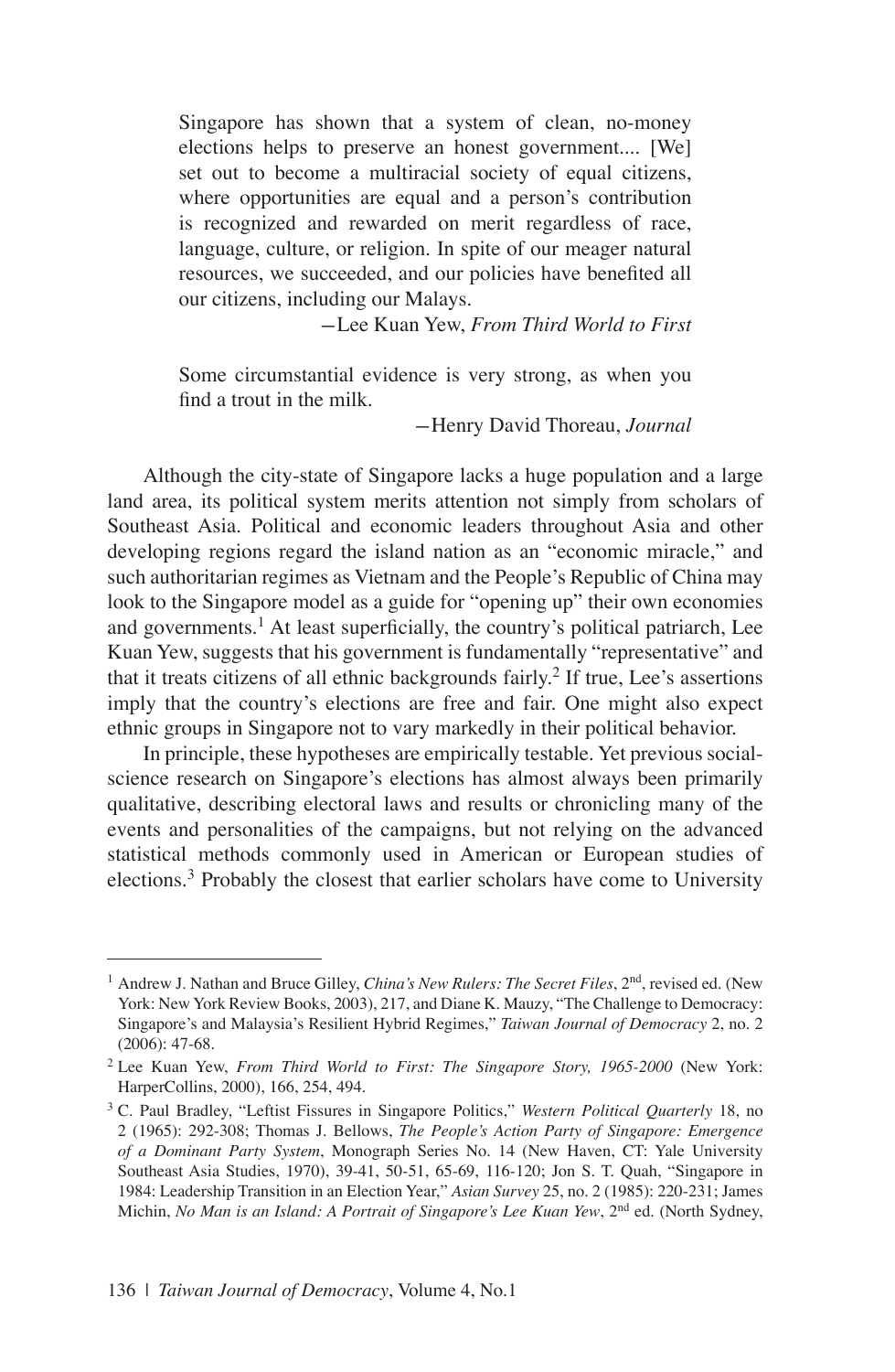of Michigan-style explanations of electoral outcomes is Garry Rodan's 1993 book chapter on class and voting.<sup>4</sup> Historically, subconstituency-level voting analysis has not been feasible in the city-state because the relevant, detailed election tables are never made public.<sup>5</sup> And even if such subconstituency tables were available, traditional statistical methods would generally not allow us to make valid individual-level inferences (e.g., about the proportion of Singaporean Malays who voted for the opposition). The 2002 inclusion of Singapore in a slightly reduced version of the World Values  $S$ urvey<sup>6</sup> as well as Gary King's development in 1997 of a more methodologically defensible way to analyze aggregated data<sup>7</sup> may nonetheless now permit researchers to test several hypotheses about the political behavior of individuals residing in Singapore.

Australia: Allen & Unwin, 1990), 215-220; R. S. Milne and Diane K. Mauzy, *Singapore: The Legacy of Lee Kuan Yew* (Boulder, CO: Westview Press, 1990), 64-76; Christopher Tremewan, *The Political Economy of Social Control in Singapore* (New York: St. Martin's, 1994), 152-186; Garry Rodan, "Elections without Representation: The Singapore Experience under the PAP," in *The Politics of Elections in Southeast Asia*, ed. R. H. Taylor (New York and Cambridge, England: Cambridge University Press and Woodrow Wilson Center Press, 1996), 61-89; Garry Rodan, "Singapore in 1996: Extended Election Fever," *Asian Survey* 37, no. 2 (1997): 175-180; Chee Soon Juan et al., *Elections in Singapore: Are They Free and Fair? An Open Singapore Centre Report on the Conduct of Parliamentary Elections in Singapore* (Singapore: Open Singapore Centre, 2000); Hussin Mutalib, "Illiberal Democracy and the Future of Opposition in Singapore," *Third World Quarterly* 21, no. 2 (2000): 313-342; Yeo Lay Hwee, "Electoral Politics in Singapore," in *Electoral Politics in Southeast + East Asia*, ed. Aurel Croissant, Gabriel Bruns, and Marei John (Singapore: Friedrich-Ebert-Stiftung, 2002), 203-232; Diane K. Mauzy, "Electoral Innovation and One-Party Dominance in Singapore," in *How Asia Votes*, ed. John Fuh-sheng Hsieh and David Newman (New York: Seven Bridges Press, 2002), 234-254; Chris Lydgate, *Lee's Law: How Singapore Crushes Dissent* (Carlton North, Victoria, Australia: Scribe, 2003), 88-105; Jeremy Grace, *Delimitation Equity Project, Case Study: Singapore*, prepared by IFES/Center for Transitional and Post-Conflict Governance (Washington, DC: United States Agency for International Development, 2004); Raj Vasil, *A Citizen's Guide to Government and Politics in Singapore* (Singapore: Talisman, 2004), 104-117; and Francis T. Seow, *Beyond Suspicion? The Singapore Judiciary*, Monograph 55 (New Haven, CT: Yale University Southeast Asia Studies, 2006), 34-70.

<sup>4</sup> Garry Rodan, "The Growth of Singapore's Middle Class and Its Political Significance," in *Singapore Changes Guard: Social, Political and Economic Directions in the 1990s*, ed. Garry Rodan (New York: St. Martin's, 1993), 52-71.

<sup>&</sup>lt;sup>5</sup> At certain points in the main text of this article, a given statement may not be fully supported by references in a footnote. Where documentation is thus lacking, I have omitted the reference(s) to protect the print, Internet, or other source in question.

<sup>6</sup> Tan Ern Ser, "Technical Report-Singapore," World Values Survey 2000 Methodological Questionnaire, http:// www.worldvaluessurvey.org. The Singapore administrators decided to exclude a number of "core WVS questions" in part because "some questions are politically sensitive" (p. 4).

<sup>7</sup> Gary King, *A Solution to the Ecological Inference Problem: Reconstructing Individual Behavior from Aggregate Data* (Princeton, NJ: Princeton University Press, 1997).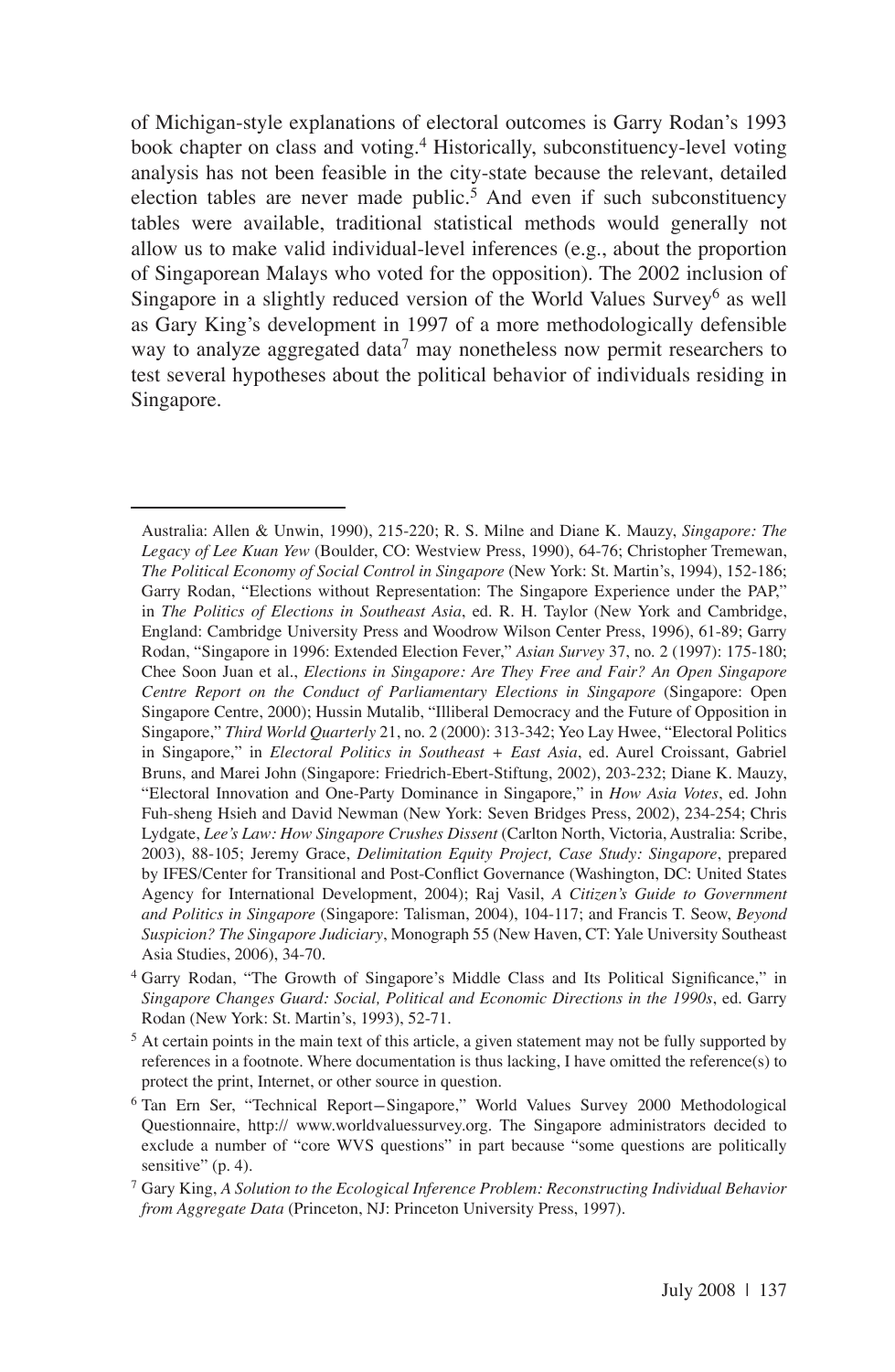| Year               | PAP            | Opposition     | Uncontested    |
|--------------------|----------------|----------------|----------------|
| 2006 Gen. Election | 21             | $\overline{2}$ | 7              |
| 2001 Gen. Election | 21             | $\overline{2}$ | 10             |
| 1997 Gen. Election | 22             | $\overline{2}$ | 9              |
| 1992 By-Election   | 1              | $\Omega$       | $\Omega$       |
| 1991 Gen. Election | 32             | $\overline{4}$ | 11             |
| 1988 Gen. Election | 54             | $\mathbf{1}$   | 5              |
| 1984 Gen. Election | 77             | $\overline{2}$ | 30             |
| 1981 By-Election   | $\Omega$       | 1              | $\theta$       |
| 1980 Gen. Election | 75             | $\Omega$       | 37             |
| 1979 By-Election   | 5              | $\theta$       | $\Omega$       |
| 1977 By-Election   | $\overline{2}$ | $\theta$       | $\theta$       |
| 1976 Gen. Election | 69             | $\Omega$       | 16             |
| 1972 Gen. Election | 65             | $\mathbf{0}$   | 8              |
| 1970 By-Election   | 5              | $\mathbf{0}$   | 3              |
| 1968 Gen. Election | 58             | $\theta$       | 51             |
| 1967 By-Election   | 5              | $\Omega$       | $\overline{4}$ |
| 1966 By-Election   | $\overline{7}$ | $\mathbf{0}$   | 6              |
| 1965 By-Election   | 1              | $\theta$       | $\theta$       |
| 1963 Gen. Election | 38             | 13             | $\Omega$       |
| 1961 By-Election   | $\Omega$       | $\overline{2}$ | $\Omega$       |
| 1959 Gen. Election | 43             | 8              | $\mathbf{0}$   |

Table 1. Constituencies Won by PAP or Opposition and Constituencies Uncontested, Parliamentary Elections, 1959-2006

Source: Elections Department Singapore, http://www.elections.gov.sg (accessed June 5, 2006).

### **Managed Elections**

### *Results of Parliamentary Elections in Singapore*

As table 1 suggests, the PAP has enjoyed overwhelming support in the parliament for the entire existence of the Republic of Singapore. In the 2006 general election, for example, opposition parties won in only two constituencies, while the ruling PAP prevailed in twenty-one voting districts.<sup>8</sup> In seven of these twenty-one constituencies, moreover, the PAP candidate or candidates were

<sup>&</sup>lt;sup>8</sup> Although terminology in Singapore may differ, this article uses "district" as a synonym for "constituency."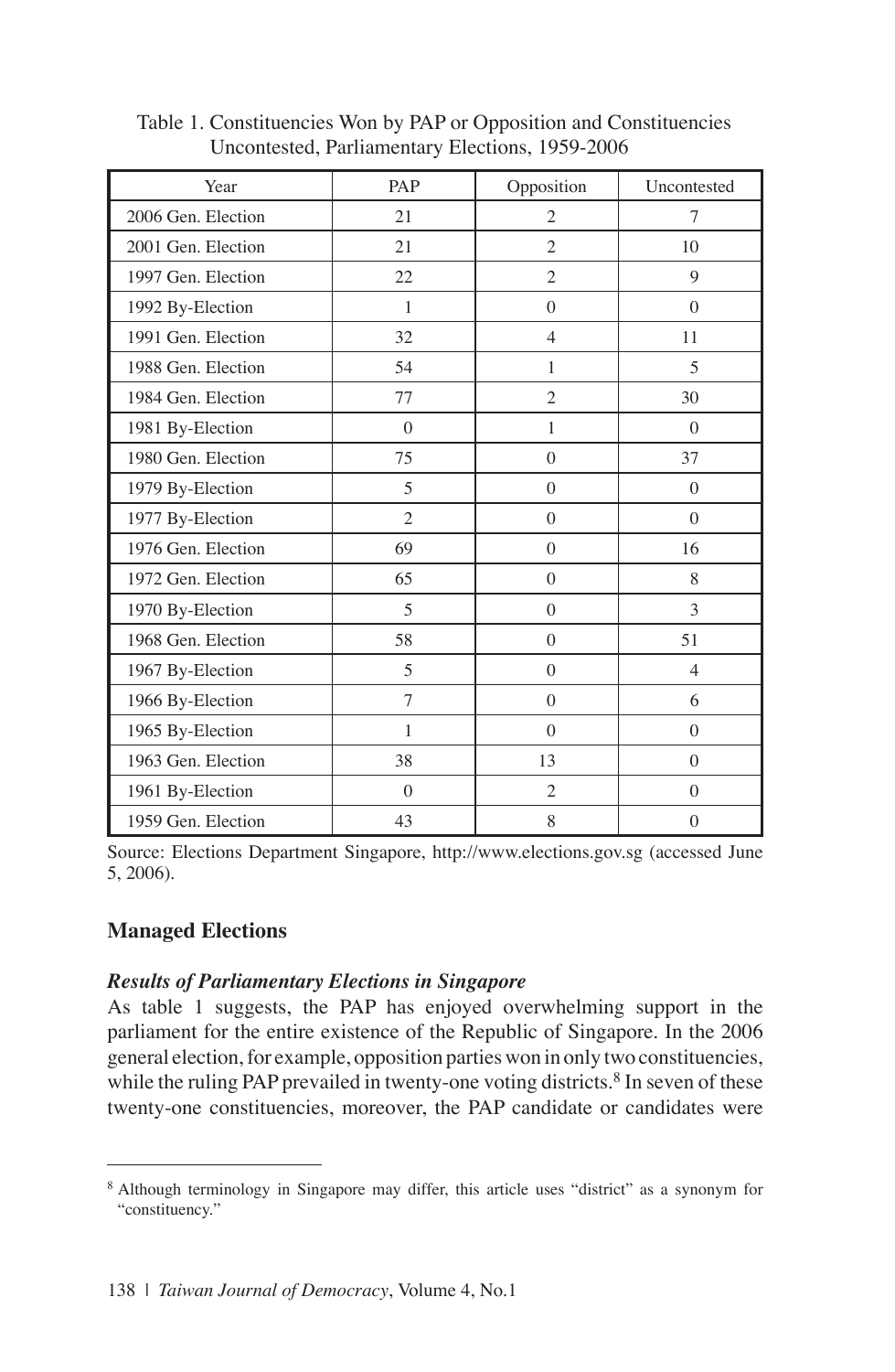the only ones on the ballot (a so-called "walkover"). In the earlier decades of independent Singapore, electoral results were even bleaker for opposition parties; from 1965 to 1980, not a single opposition candidate was elected to the legislature. The greatest number of opposition victories occurred in 1991, when opponents of the PAP managed to win in four constituencies. Even in that year, however, the PAP was hardly threatened since it still maintained control of thirty-two electoral districts. In 1980, the nadir of opposition electoral representation, the PAP achieved victory in all seventy-five of the country's constituencies, most of which were not even contested by the opposition.

Contemplating this history of spectacular "electoral success" by the PAP, an outside observer might be tempted to question the fairness of such political contests. Foreigners with a merely superficial knowledge of Singapore might be forgiven for comparing the country's elections to those of such one-party dictatorships as Mugabe's Zimbabwe,  $\rm^9$  Lukashenko's Belarus,  $\rm^{10}$ or even Castro's Cuba<sup>11</sup> or Hu's China,<sup>12</sup> instead of thinking of such one-party-dominant liberal democracies as Japan<sup>13</sup> or Sweden.<sup>14</sup> Yet no one claims that Minister Mentor Lee Kuan Yew is simply having his political opponents shot Benigno Aquinostyle.<sup>15</sup> How, then, can Singaporean elections continue decade after decade to produce such lopsided victories for the PAP?

<sup>9</sup> Martin Meredith, *Our Votes, Our Guns: Robert Mugabe and the Tragedy of Zimbabwe* (New York: PublicAffairs, 2003); Geoff Hill, *The Battle for Zimbabwe: The Final Countdown* (Cape Town: Struik, 2005); and James R. Arnold and Roberta Wiener, *Robert Mugabe's Zimbabwe* (Brookfield, CT: Twenty-First Century Books, 2007).

<sup>10</sup> David Marples, *Belarus: A Denationalized Nation* (London: Routledge, 1999); Margarita M. Balmaceda, James I. Clem, and Lisbeth I. Tarlow, eds., *Independent Belarus: Domestic Determinants, Regional Dynamics, and Implications for the West* (Cambridge, MA: Harvard University Press, 2003).

<sup>&</sup>lt;sup>11</sup> Rhoda P. Rabkin, *Cuban Politics: The Revolutionary Experiment* (New York: Praeger, 1990), and Susan Eckstein, *Back from the Future: Cuba under Castro*, 2<sup>nd</sup> ed. (London: Routledge, 2003).

<sup>&</sup>lt;sup>12</sup> James C. F. Wang, *Contemporary Chinese Politics: An Introduction*, 7<sup>th</sup> ed. (Upper Saddle River, NJ: Prentice Hall, 2002), and Chun-ju Chen, "Political Rights," in Taiwan Foundation for Democracy, *China Human Rights Report 2006* (Taipei: Taiwan Foundation for Democracy, 2006), 39-74.

<sup>13</sup> Timothy Hoye, *Japanese Politics: Fixed and Floating Worlds* (Upper Saddle River, NJ: Prentice Hall, 1999); Louis D. Hayes, *Introduction to Japanese Politics*, 4<sup>th</sup> ed. (Armonk, NY: M.E. Sharpe, 2005); and Ethan Scheiner, *Democracy without Competition in Japan: Opposition Failure in a One-Party Dominant State* (New York and Cambridge, England: Cambridge University Press, 2005).

<sup>14</sup> Klaus Misgeld, Karl Molin, and Klas Åmark, eds., *Creating Social Democracy: A Century of the Social Democratic Labor Party in Sweden* (University Park: Pennsylvania State University Press, 1992), and Olof Petersson, *Svensk politik*, 5<sup>th</sup> ed. (Stockholm: Norstedts Juridik, 2000).

<sup>15</sup> Gerald N. Hill and Kathleen Hill, *Aquino Assassination: The True Story and Analysis of the Assassination of Philippine Senator Benigno S. Aquino, Jr*. (Sonoma, CA: Hilltop, 1983), and Sandra Burton, *The Marcoses, the Aquinos, and the Unfinished Revolution* (New York: Warner Books, 1989).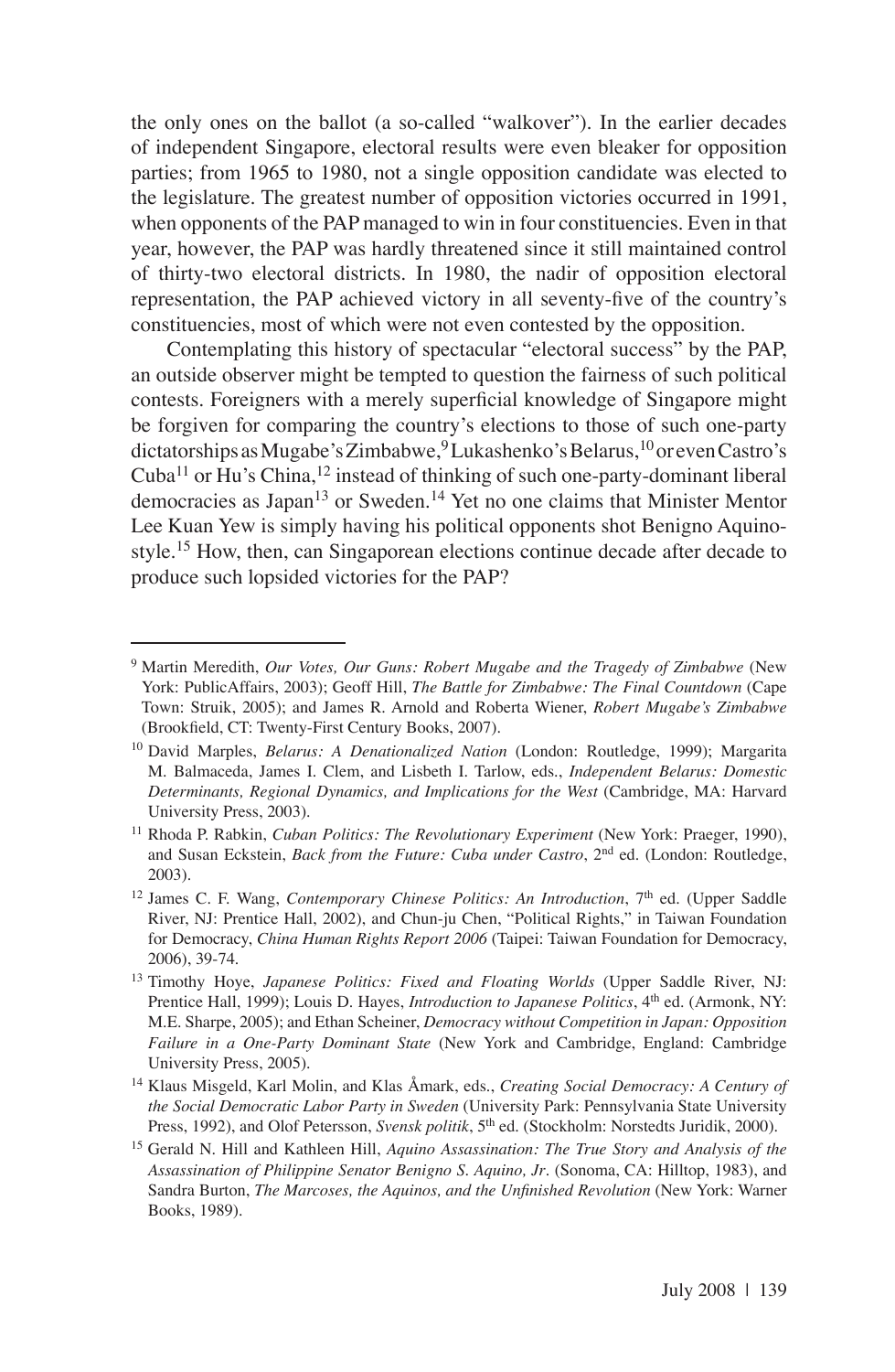### *Allegations of Unfair Electoral Practices by the PAP*

Human-rights activists, foreign scholars, and Singaporean opposition leaders point to a number of practices which may disadvantage non-PAP candidates. First, though no opposition leader has ever been executed in independent Singapore, a few have suffered various misfortunes after the PAP came to view them as a threat. Three years after Barisan Sosialis (Socialist Front) leader Chia Thye Poh's electoral victory in the Jurong constituency in 1963, Singaporean police arrested him under the Internal Security Act (legislation designed to suppress communists and other anti-PAP activists) and kept him in jail until 1989.<sup>16</sup> After attorney and Workers' Party candidate Joshua Benjamin Jeyaretnam defeated the PAP in the 1981 by-election in the Anson constituency, he was briefly imprisoned by the government for fraud, he was disbarred, and eventually he was sued into bankruptcy by PAP leaders.<sup>17</sup> In the 1992 by-election in Marine Parade, Dr. Chee Soon Juan was part of a Singapore Democratic Party slate of candidates that garnered almost a quarter of the popular vote, despite challenging a PAP delegation led by the sitting prime minister, Goh Chok Tong.<sup>18</sup> The next year, Dr. Chee was fired from his teaching post at the National University of Singapore.<sup>19</sup> The government has since jailed him four times and seized his passport, and, in 2006, Lee and Goh sued him into bankruptcy for "defaming" them.<sup>20</sup>

<sup>16</sup> Tremewan, *The Political Economy of Social Control in Singapore*, 204; "Chia Thye Poh a Free Man," *Straits Times*, November 22, 1998, 2; and Elections Department Singapore, http:// www.elections.gov.sg (accessed June 5, 2006). During the election year of 1963, the PAP government also "arrest[ed] and detain[ed] without trial" more than "130 opposition organizers and community leaders," including "all the main *Barisan* leaders" (Tremewan, *The Political Economy of Social Control in Singapore*, 154). For an account of another politically motivated imprisonment, see Martyn See, "Zahari's 17 Years," motion picture, 2006, http://video.google. com/ videoplay? docid=2022589417781119779&q=zahari%27s+17+years&total=5&start=0& num=10&so=0&type=search& plindex =1 (accessed November 17, 2007).

<sup>17</sup> Tremewan, *The Political Economy of Social Control in Singapore*, 206-209, and Lydgate, *Lee's Law*.

<sup>&</sup>lt;sup>18</sup> Elections Department Singapore, http://www.elections.gov.sg (accessed June 5, 2006), and Singapore Cabinet, "Mr GOH Chok Tong," http://www.cabinet.gov.sg/CabinetAppointments/ Mr+GOH+Chok+Tong.htm (accessed July 2, 2008).

<sup>19</sup> "NUS: Chee Soon Juan Sacked because of Dishonesty," *Business Times* [Singapore], April 1, 1993, 2; Martin Lee, "Introduction," in Chee Soon Juan, *To Be Free: Stories from Asia's Struggle against Oppression* (Clayton, Australia: Monash University Asia Institute, 1998), i-vii; Martyn See, "Singapore Rebel," motion picture, 2005, http://www.youtube.com/watch?v=f\_ DRoUOcupo (accessed November 17, 2007); and Simon Tisdall, "World Briefing: Singapore's 'Fear Factor' Fails to Silence Dissident," *Guardian*, April 14, 2006, 22.

<sup>20</sup> Farah Abdul Rahim, "SDP's Chee Soon Juan Declared Bankrupt, Cannot Stand for Elections till 2011," *Channel NewsAsia*, February 10, 2006, http://www.channelnewsasia.com/stories/ singaporelocalnews/ view/192561/1/.html (accessed September 12, 2007), and Michael Y.M. Kau et al., "Petition for Chee Soon Juan," open letter to President S.R. Nathan et al., April 4, 2006, http://www.ahrchk.net/ua/mainfile.php/2006/ 1658/ (accessed August 17, 2007).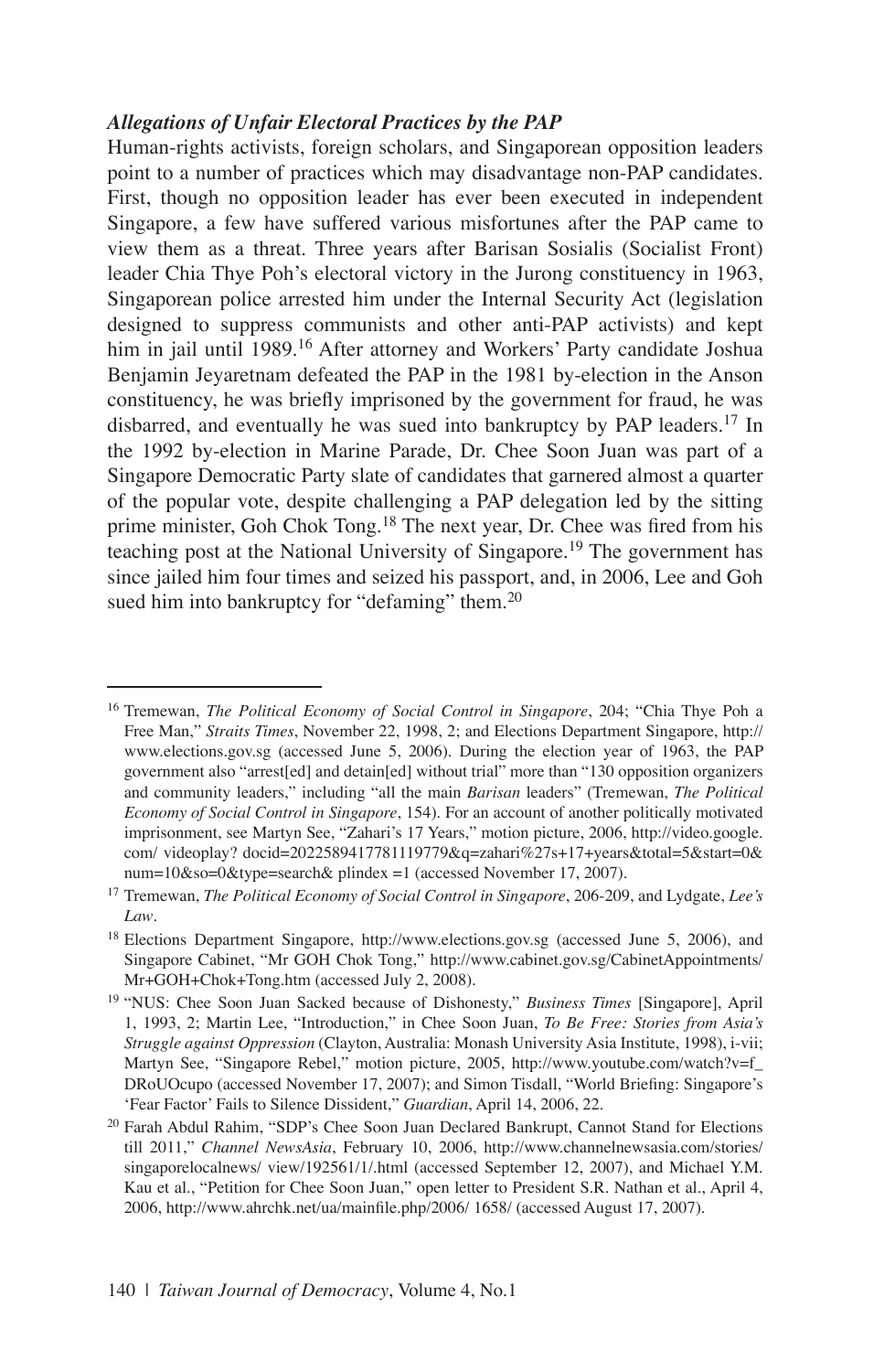Critics of the electoral system likewise point to the censorship of international publications as well as domestic media that have been captured by the ruling party. The government thus prevents dissenting, opposition voices from speaking freely to voters.<sup>21</sup> A second restriction on political communication is the severe limit on how long the electoral campaign may last: a mere nine days. Opposition candidates thus have little time to make their views heard. The time from the government's announcement of a forthcoming election to the actual polling can be as short as two weeks, again seriously hindering non-PAP politicians from mobilizing politically.<sup>22</sup> The PAP openly threatens to delay repairing public housing units—inhabited by 81 percent of the population<sup>23</sup>—in

| Year<br>Abolished | Opposition<br>Vote | Constant  | $\chi^2$ | Nagelkerke<br>$R^2$ | N  |
|-------------------|--------------------|-----------|----------|---------------------|----|
| 2006              | $-.226$            | 3.010     | 2.586    | .313                | 13 |
| 2001              | $-.057$            | 1.315     | .716     | .065                | 15 |
| 1997              | $-.002$            | .217      | .002     | .000                | 26 |
| 1991              | $-.029$            | .532      | .649     | .018                | 50 |
| 1988              | $.094*$            | $-3.524*$ | $7.604*$ | .192                | 49 |
| 1984              | n/a                | n/a       | n/a      | n/a                 | 39 |
| 1980              | .006               | $-3.518$  | .002     | .000                | 60 |
| 1976              | $-.076$            | $-.265$   | 1.330    | .051                | 57 |
| 1972              | n/a                | n/a       | n/a      | n/a                 | 9  |
| 1968              | $-.044$            | $-1.825$  | .338     | .037                | 54 |

Table 2. Effect of Opposition Vote on Likelihood of Abolishing Constituency in Next General Election, 1968-2006

Source: Elections Department Singapore, http://www.elections.gov.sg (accessed June 5, 2006).

Note: Equations estimated using dichotomous Logit.  $\chi^2$ s all have 1 degree of freedom. The notation "n/a" signifies that no constituencies contested in the previous cycle of general elections and by-elections were abolished in the election listed in the first column, making this statistic impossible to calculate.  $p < .05$ 

<sup>21</sup> Christopher Lingle, *Singapore's Authoritarian Capitalism: Asian Values, Free Market Illusions, and Political Dependency* (Barcelona: Edicions Sirocco, 1996), 104-113; Chee Soon Juan et al., 10-14; ANFREL, "Statement, May 7, 2006, ANFREL Study Mission to Singapore during the 2006 General Elections: Initial Findings and Recommendations" (Bangkok: Asian Network for Free Elections, 2006); and Francis T. Seow, 90-93.

<sup>22</sup> Chee Soon Juan et al., 6.

<sup>23</sup> Housing Development Board, *HDB Annual Report 2006/2007* (Singapore: Housing Development Board, 2007), 78, http://www.hdb.gov.sg/fi10/fi10221p.nsf/Attachment/AR0607/ \$file/HDB%20AR06\_07\_stats\_ charts.pdf (accessed November 28, 2007).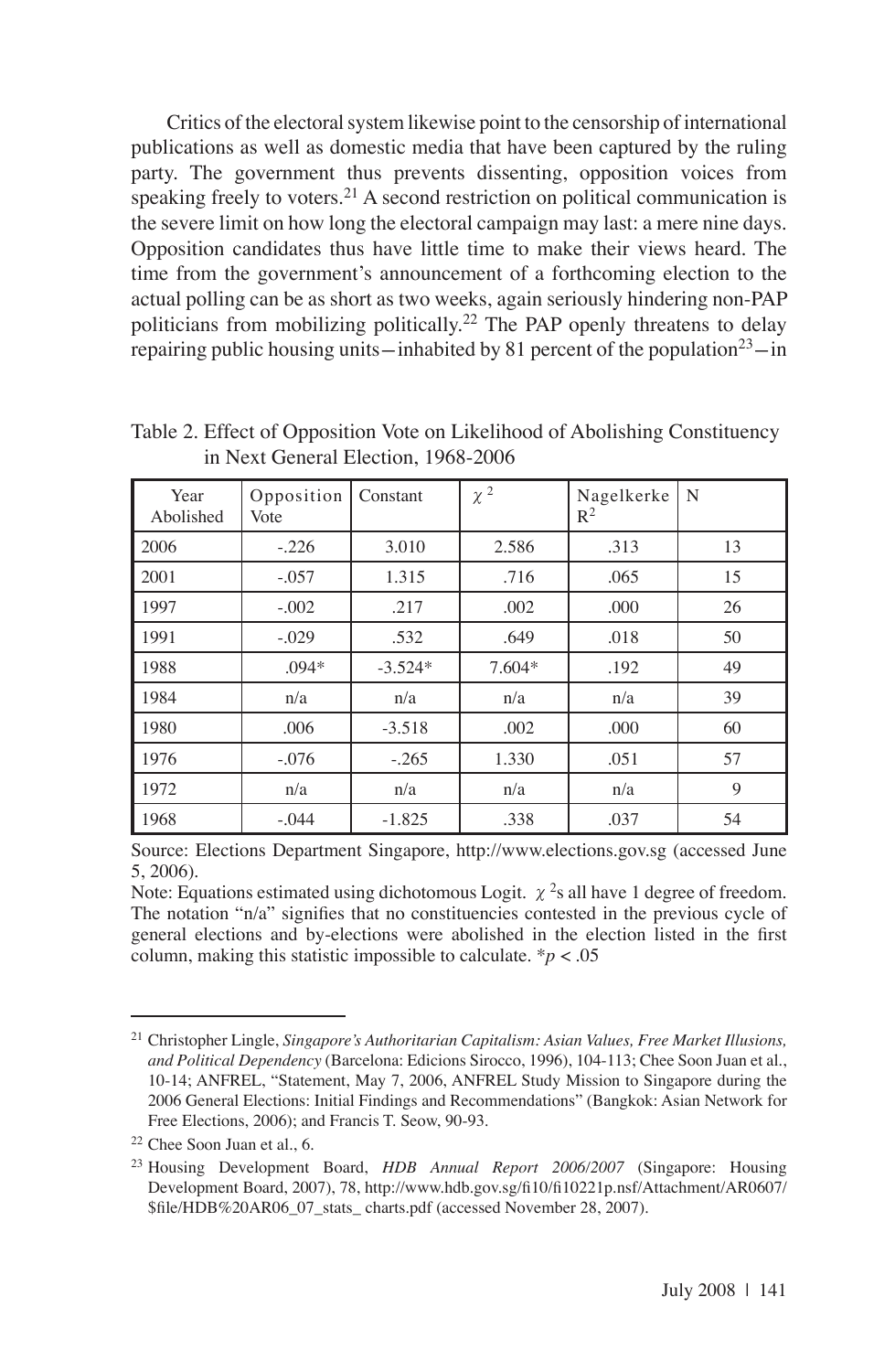constituencies that vote disproportionately for the opposition.<sup>24</sup> And, although electoral officials supposedly do not trace voters' identities, the counterfoil of each voted ballot is marked with the voter's registration number, quite possibly intimidating citizens who are contemplating voting against the PAP.<sup>25</sup>

#### *Empirical Tests of Selected Allegations*

Many opponents of the PAP have alleged that the government eventually abolishes electoral districts which vote disproportionately for the opposition. Such critics point, for example, to the deletion of the Anson constituency after the opposition-party legislator J. B. Jeyaretnam, who represented this district, was forced to give up his seat in 1986.<sup>26</sup> Other Singaporeans accuse the ruling party of exhibiting a "kiasu [驚輸] syndrome" (Hokkien for "afraid to lose") by "putting danger areas or opposition strongholds," such as the pre-2001 Cheng San district, "into safe constituencies where the PAP is strong."27

One way to test this hypothesis is to regress the odds of a given constituency being abolished in the next general election on the opposition vote for that same $28$  constituency. As table 2 suggests, however, the available data do not support this hypothesis for every election. In fact, only in 1988, when the PAP established its current system of Group Representation Constituencies (GRCs) and Single Member Constituencies  $(SMCs)$ <sup>29</sup> does the opposition vote predict the odds of a district being axed. This GRC/SMC system, however, does appear to have been designed partly to disadvantage the opposition by abolishing its strongest districts ( $b = .094$ ,  $p < .05$ ). Once in place, the scheme appears to have worked as planned, limiting opposition victories to at most a couple of

<sup>24</sup> Lee Kuan Yew, 133.

<sup>25</sup> Chee Soon Juan et al., *Elections in Singapore: Are They Free and Fair? An Open Singapore Centre Report on the Conduct of Parliamentary Elections in Singapore*, 6-7, 15-16.

<sup>26</sup> Ibid., 17, and Grace, *Case Study: Singapore*, 2.

<sup>27</sup> Laurel Teo, "Why Cheng San Is No More," *Straits Times*, October 18, 2001, H3.

<sup>&</sup>lt;sup>28</sup> "Same" was defined as having the same name in the following election. The boundaries may have changed in the interim, however.

<sup>&</sup>lt;sup>29</sup> A Group Representation Constituency, or GRC, typically includes a large land area and population and sends several representatives to the legislature. At least one of the legislators in each GRC must belong to an ethnic minority. A Single Member Constituency, or SMC, in contrast, usually covers a small area and population and only sends one member of parliament. Elected officials from SMCs may come from any ethnic background. In the 2006 election, seventy-five MPs hailed from GRCs, but only nine from SMCs. (Elections Department Singapore, "Map of Electoral Divisions," http://www.elections.gov.sg/maps\_ electoral.htm [accessed November 26, 2007]; Elections Department Singapore, "Types of Electoral Divisions," http://www.elections.gov.sg/ types\_electoral.htm [accessed September 6, 2007]). The Hong Kong Special Administrative Region of the People's Republic of China operates a roughly analogous system of "functional constituencies" for its elections to the Legislative Council (People's Republic of China, *The Basic Law of the Hong Kong Special Administrative Region of the People's Republic of China* [Hong Kong: Joint Publishing Co., 1991], 88-89, and James C. F. Wang, *Contemporary Chinese Politics*, 202-203), perhaps also as a way to thwart democratic control.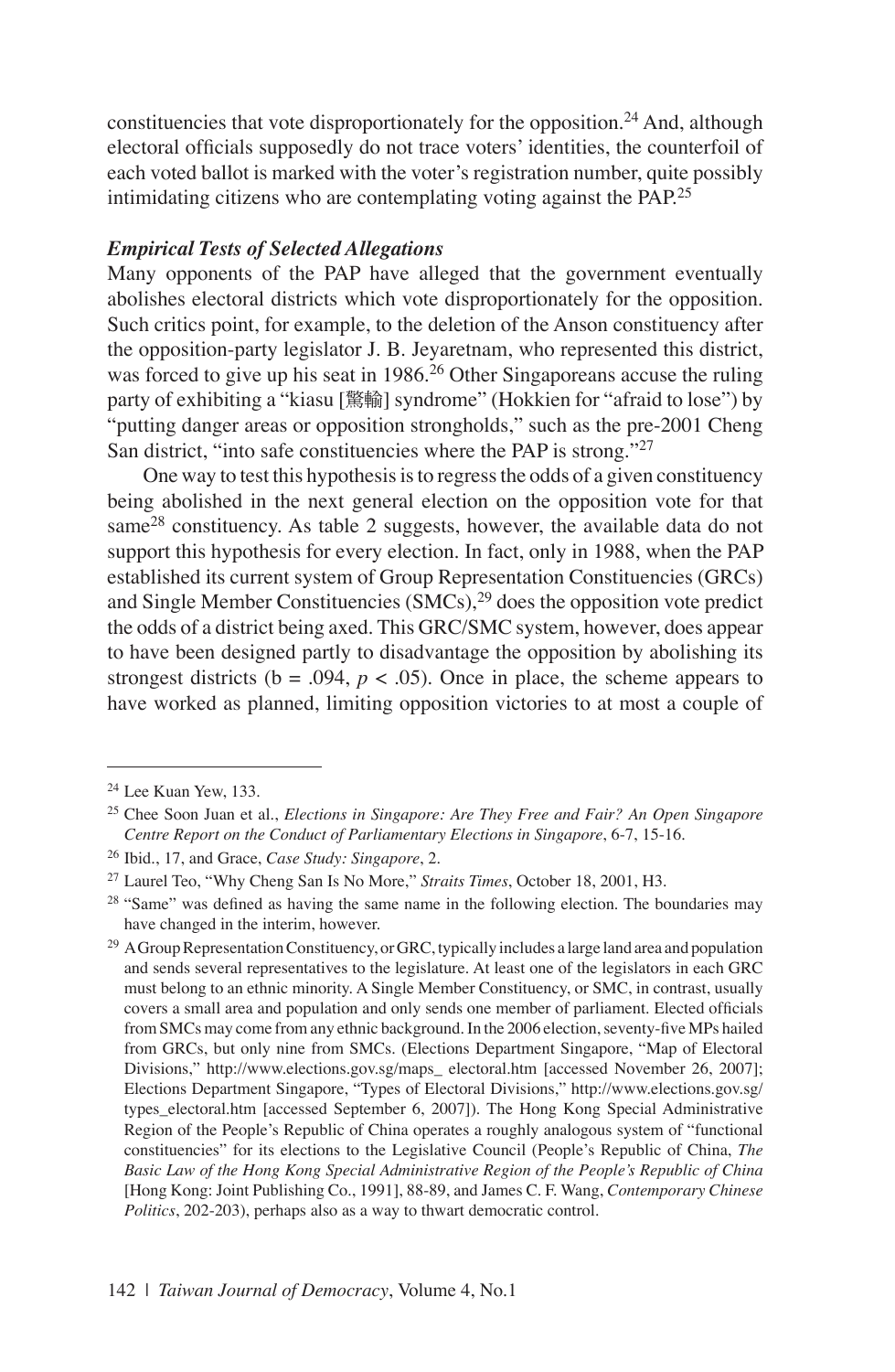

Figure 1. Marine Parade GRC, 2006



Figure 2. Holland-Bukit Timah GRC, 2006

the single-seat SMCs. So long as the opposition takes no GRCs, the PAP need not worry about a handful of non-PAP members of parliament outvoting the seventy-five GRC-affiliated PAP loyalists in the legislature.

Another possibility is that PAP officials simply redraw the boundaries of the electoral constituencies so as to maximize the number of seats won by their party's candidates. Indeed, even cursory inspection of the shapes of the various 2006 constituencies makes one suspect gerrymandering. One would of course expect the land area of a typical SMC to dwarf that of the average GRC, but the boundaries of even most GRCs hardly constitute squares or rectangles.<sup>30</sup> Two of the most bizarrely shaped constituencies are Marine Parade GRC (figure 1)

<sup>&</sup>lt;sup>30</sup> See Elections Department Singapore, "Map of Electoral Divisions."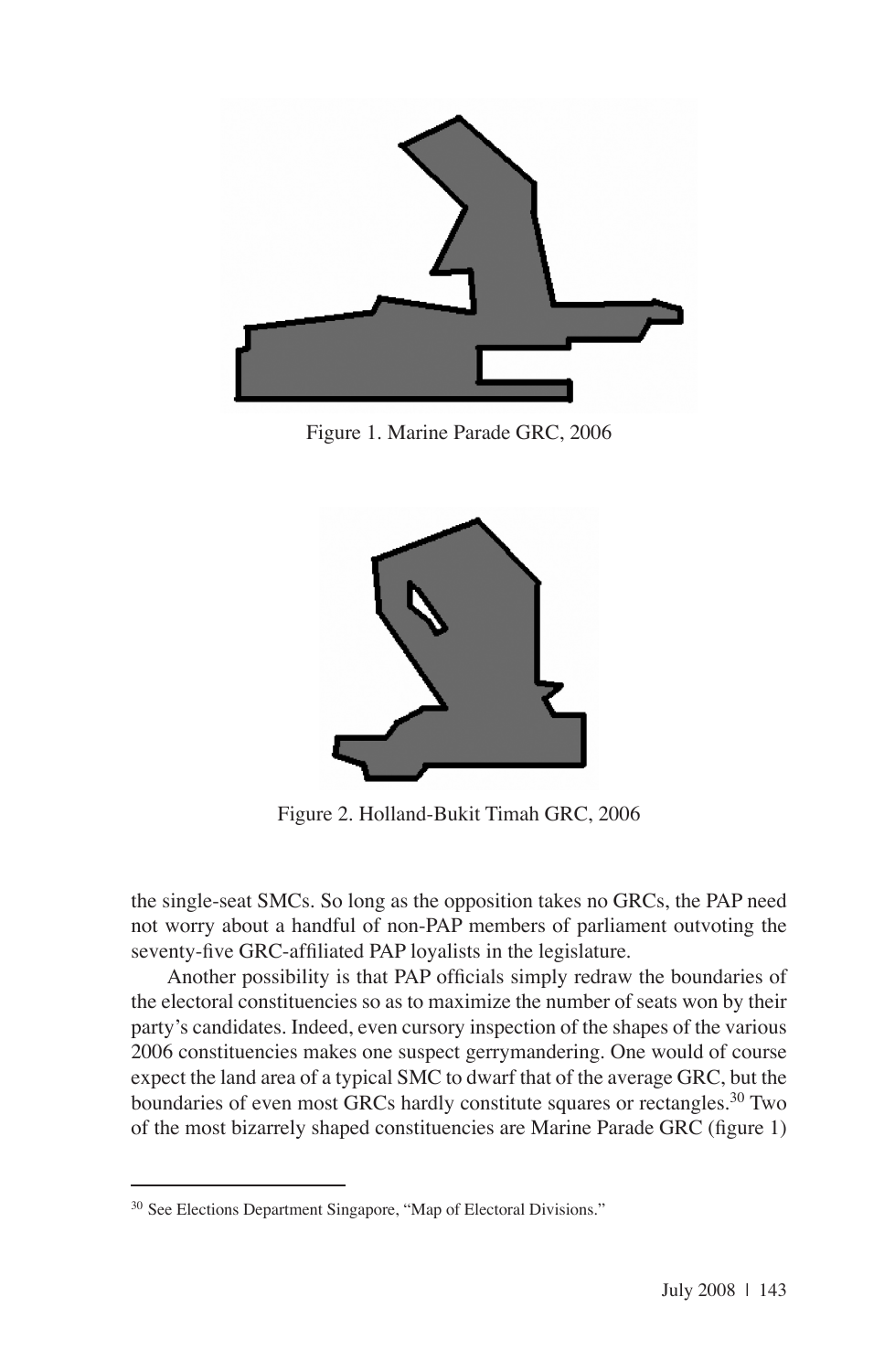and Holland-Bukit Timah GRC (figure 2). The outline of the former district, whose only nearly straight border is Singapore's southern coastline, vaguely resembles the profile of Mickey Mouse's sidekick, Goofy. And the boundaries of the latter constituency might stir up in the minds of particularly imaginative individuals an image of Casper the Friendly Ghost bending over to tie his shoelaces. The "ghost's eye" in this view represents the Bukit Panjang SMC, which the Holland-Bukit Timah GRC completely surrounds.

This hypothesis about gerrymandering is also testable using quantitative methods. Table 3 summarizes the regression results for a model of the odds of a constituency's boundaries being modified (including modified to include no area, or being abolished) during the years 1976-1984. I chose these election years to include all useable data from before the establishment of the GRC/ SMC system in 1988 but after the almost wholly uncontested  $31$  1968 election.<sup>32</sup> The opposition vote in the previous regular parliamentary election, a dummy for whether a given district borders one of the top two strongest opposition constituencies (which are presumably most likely to have their boundaries

|                        | 1976     | 1980      | 1984    | 1976-1984 |
|------------------------|----------|-----------|---------|-----------|
| <b>Opposition Vote</b> | $-.135*$ | $.246*$   | .014    | .046      |
| Border Opp. Const.     | $-2.587$ | $9.075*$  | .600    | 1.801     |
| Opp. Vote X Border     | .072     | $-.283*$  | $-.015$ | $-.055$   |
| Constant               | $5.956*$ | $-7.907*$ | $-.558$ | $-1.065$  |
| Nagelkerke $R^2$       | .194     | .368      | .005    | .036      |
| $\chi^2$               | 6.839    | $16.631*$ | .146    | 4.069     |
| Degrees of Freedom     | 3        | 3         | 3       | 3         |
| N                      | 57       | 55        | 38      | 435       |

Table 3. Determinants of Boundary Changes, 1976-1984 Parliamentary Elections

Sources: Republic of Singapore, White Paper on the Report of the Electoral Boundaries Delineation Committee, 1976 (Singapore: Singapore National Printers, 1976); Republic of Singapore, White Paper on the Report of the Electoral Boundaries Delineation Committee, 1980 (Singapore: Singapore National Printers, 1980); Republic of Singapore, White Paper on the Report of the Electoral Boundaries Delineation Committee, 1984 (Singapore: Singapore National Printers, 1984); and Elections Department Singapore, http://www.elections.gov.sg (accessed June 5, 2006).

Note: Equations estimated using dichotomous Logit. \**p* < .05

<sup>&</sup>lt;sup>31</sup> In 1968, the Barisan Sosialis, the major opposition party at the time, boycotted the election. See "Who Is Afraid of Voting against PAP? Among the Issues the Participants Raised Was the Perennial Question on Whether There Is a Climate of Fear in Singapore," *Straits Times*, April 13, 2006, LexisNexis database.

 $32$  Election years in table 3 refer to the year in which the boundaries were modified. For "1976," then, data on the level of opposition voting come from the previous parliamentary election, or 1972.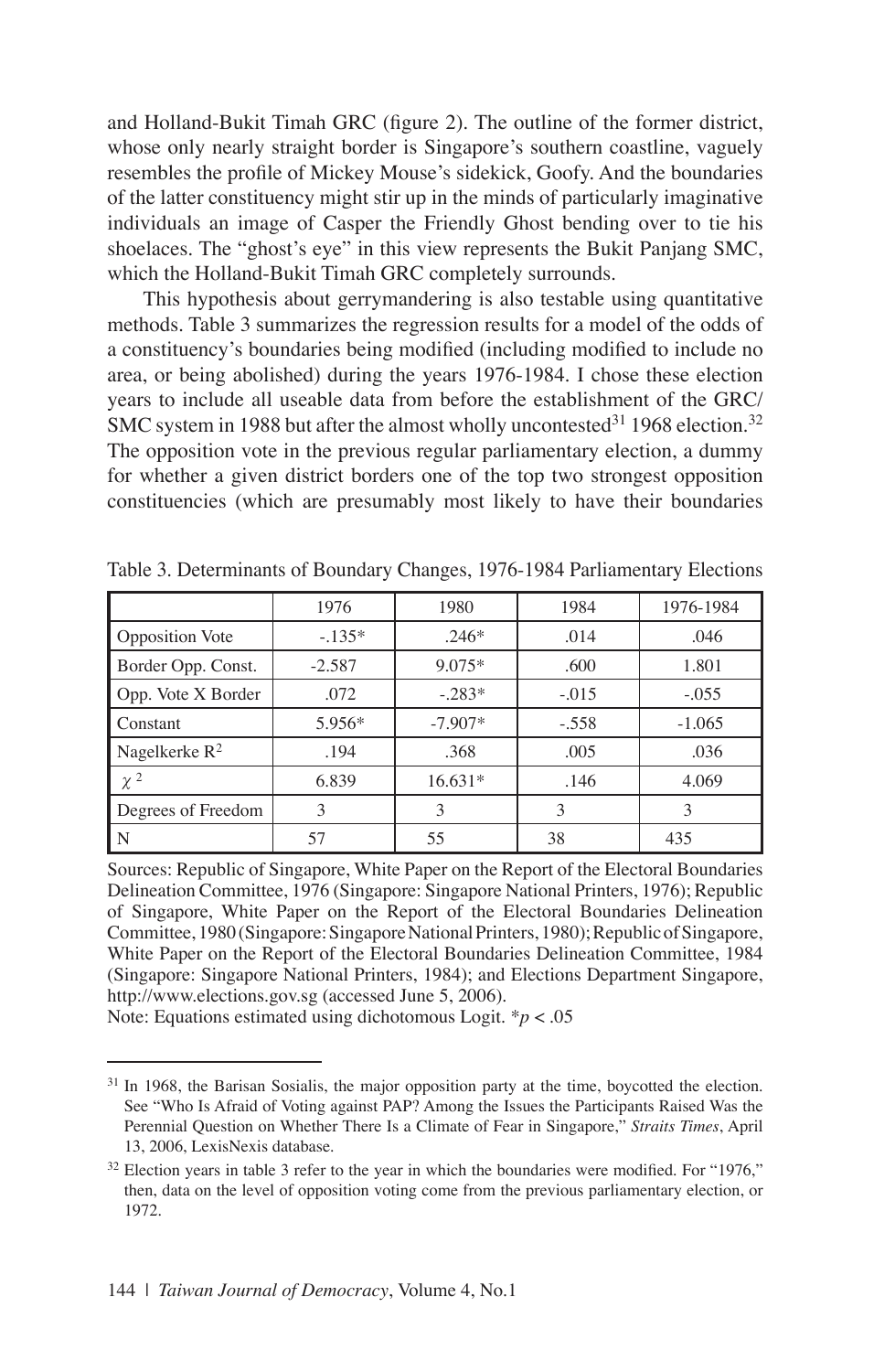altered), and an interaction term between these first two independent variables constitute the substantive regressors.

As the last column of coefficients demonstrates, none of the regressors has any statistically significant effect across all three elections. Nor does any independent variable reach significance for the 1984 contest. In 1980, however, it appears that the Electoral Boundaries Delineation Committee gerrymandered the districts to reduce the odds of the opposition winning any seats ( $b = .246$ , *p* < .05). In this same year, bordering one of the top two opposition constituencies (Kampong Chai Chee and Telok Blangah) substantially increased a district's odds of having its own boundaries modified ( $b = 9.075$ ,  $p < .05$ ), but reduced the net effect of the opposition vote to almost zero ( $b = -.283$ ,  $p < .05$  for interaction effect). Bizarrely enough, the committee seems to have modified the boundaries in 1976 to *protect* high-opposition constituencies ( $b = -135$ , *p* < .05), but neither the variable for bordering a top-two opposition district nor

|                        | 1991     | 1997     | 2001    | 2006    | 1991-2006 |
|------------------------|----------|----------|---------|---------|-----------|
| <b>Opposition</b> Vote | $-.069$  | $-.107$  | $-.271$ | $-.092$ | $-.044*$  |
| Border Opp. Const.     | $-2.452$ |          |         |         | $-2.557$  |
| Opp. Vote X Border     | .088     |          |         |         | .099      |
| Constant               | 2.430    | $6.272*$ | 12.195* | .970    | 1.838*    |
| Nagelkerke $R^2$       | .099     | .270     | .698    | .157    | .115      |
| $\chi^2$               | 3.832    | 4.399*   | 8.733*  | 1.420   | 9.184*    |
| Degrees of Freedom     | 3        |          |         |         | 3         |
| N                      | 50       | 26       | 15      | 13      | 104       |

Table 4. Determinants of Boundary Changes, 1991-2006 Parliamentary Elections

Sources: Republic of Singapore, *Report on the Delineation of Electoral Boundaries and the Creation of Group Representation Constituencies*, Cmd. 7 of 1988 (Singapore: Singapore National Printers, 1988); Bertha Henson and Zuraidah Ibrahim, "21 Single-Member Wards, 15 GRCs for Next Election," *Straits Times*, October 10, 1991, http:// ourstory.asia1.com.sg/dream/politics/ref/grc3.html (accessed August 9, 2007); Republic of Singapore, *Report of the Electoral Boundaries Review Committee, 1991*, Cmd. 12 of 1991 (Singapore: Singapore National Printers, 1991); Republic of Singapore, *Report of the Electoral Boundaries Review Committee, 1996*, Cmd. 17 of 1996 (Singapore: Singapore National Printers, 1996); Chua Lee Hoong, "New Ground for Opposition, Old Choices for Voters," *Straits Times*, October 18, 2001, H4; Jeremy Grace, *Case Study: Singapore*, Delimitation Equity Project, IFES/Center for Transitional and Post-Conflict Governance (Washington, DC: United States Agency for International Development, 2004), 11; "What the Report Said: The Electoral Boundaries Committee Made Public Its Much-Anticipated Report on Changes to Constituencies on Friday," *Straits Times*, March 5, 2006, Lexis/Nexis; Elections Department Singapore, http://www.elections. gov.sg (accessed June 5, 2006).

Note: Equations estimated using dichotomous Logit. Models for 1997, 2001, and 2006 data include only one substantive regressor to reduce computational problems with small-N maximum-likelihood. \**p* < .05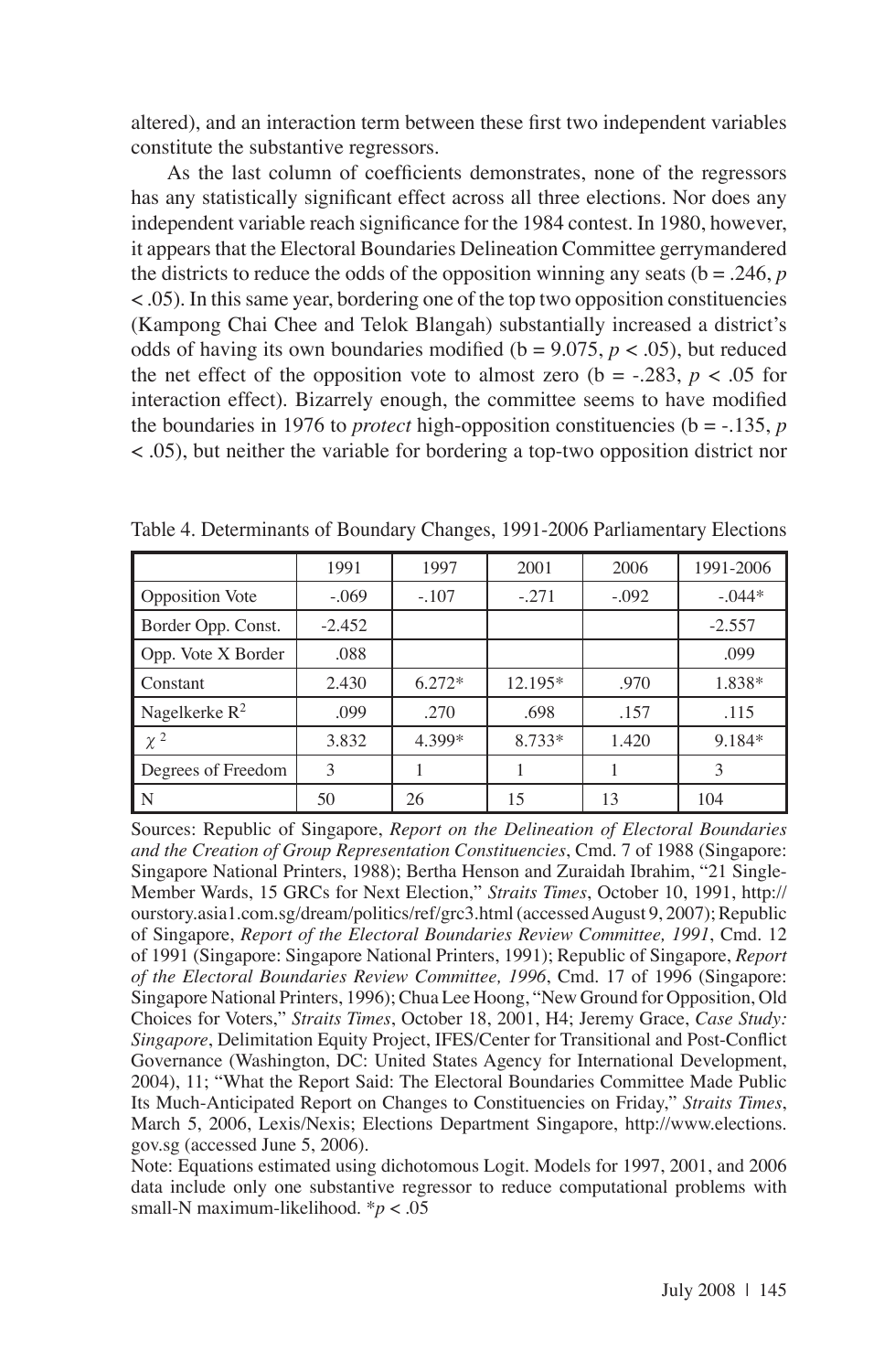the corresponding interaction term achieved statistical significance.

In a parallel, post-GRC regression, table 4 estimates the effect of the opposition vote and, for 1991 and 1991-2006, a variable for bordering a top-two opposition district plus a related interaction term on the odds of a constituency having its boundaries modified. As for the 1976 boundaries changes, the relevant committee appears to have specially protected some opposition constituencies from 1991 through 2006 (b for opposition vote =  $-.044$ , p < .05). Indeed, the more-or-less progovernment *Straits Times* seems to admit as much, arguing that moderate opposition candidate Chiam See Tong's Potong Pasir constituency remained untouched in 2001-despite having the fewest number of voters-because the "ruling party... accept[ed...] the incumbent."33 Also in table 4, no substantive regressor in any of the individual election years reached statistical significance, and neither the variable for bordering an opposition district nor the interaction term had any influence in the 1991-2006 model. The PAP thus seems to have achieved its primary objective of establishing a stable, opposition-adverse electoral system with the creation of the GRCs in 1988, and may feel confident enough with its overwhelming majority in parliament to allow or even foster a handful of safe opposition seats for show.

Yet another possible source of the PAP's electoral advantage may lie in the party's ability to prevent or dissuade potential opposition candidates from running for office at all.<sup>34</sup> In such walkover districts, the PAP wins by default. If one regresses the odds of a walkover during the 1991-2006 general

|                                   | Estimate  |
|-----------------------------------|-----------|
| <b>Opposition Vote</b>            | $-.086$   |
| Group Representation Constituency | $3.611*$  |
| Constant                          | $-1.032$  |
| Nagelkerke $R^2$                  | .470      |
| $\chi^2$                          | $25.723*$ |
| Degrees of Freedom                | C         |
| N                                 | 75        |

Table 5. Determinants of Walkovers, 1991-2006 Parliamentary Elections

Source: Elections Department Singapore, http://www.elections.gov.sg (accessed June 5, 2006).

Note: \**p* < .05

<sup>33</sup> Chua Lee Hoong, "New Ground for Opposition, Old Choices for Voters," *Straits Times*, October 18, 2001, H4.

<sup>&</sup>lt;sup>34</sup> In a city-state in which the PAP is close to all-powerful, it is not hard to imagine that potential opposition candidates would hesitate to "ruin themselves" by running against the ruling party. And even if the candidate him- or herself would be willing to run, his or her more sober family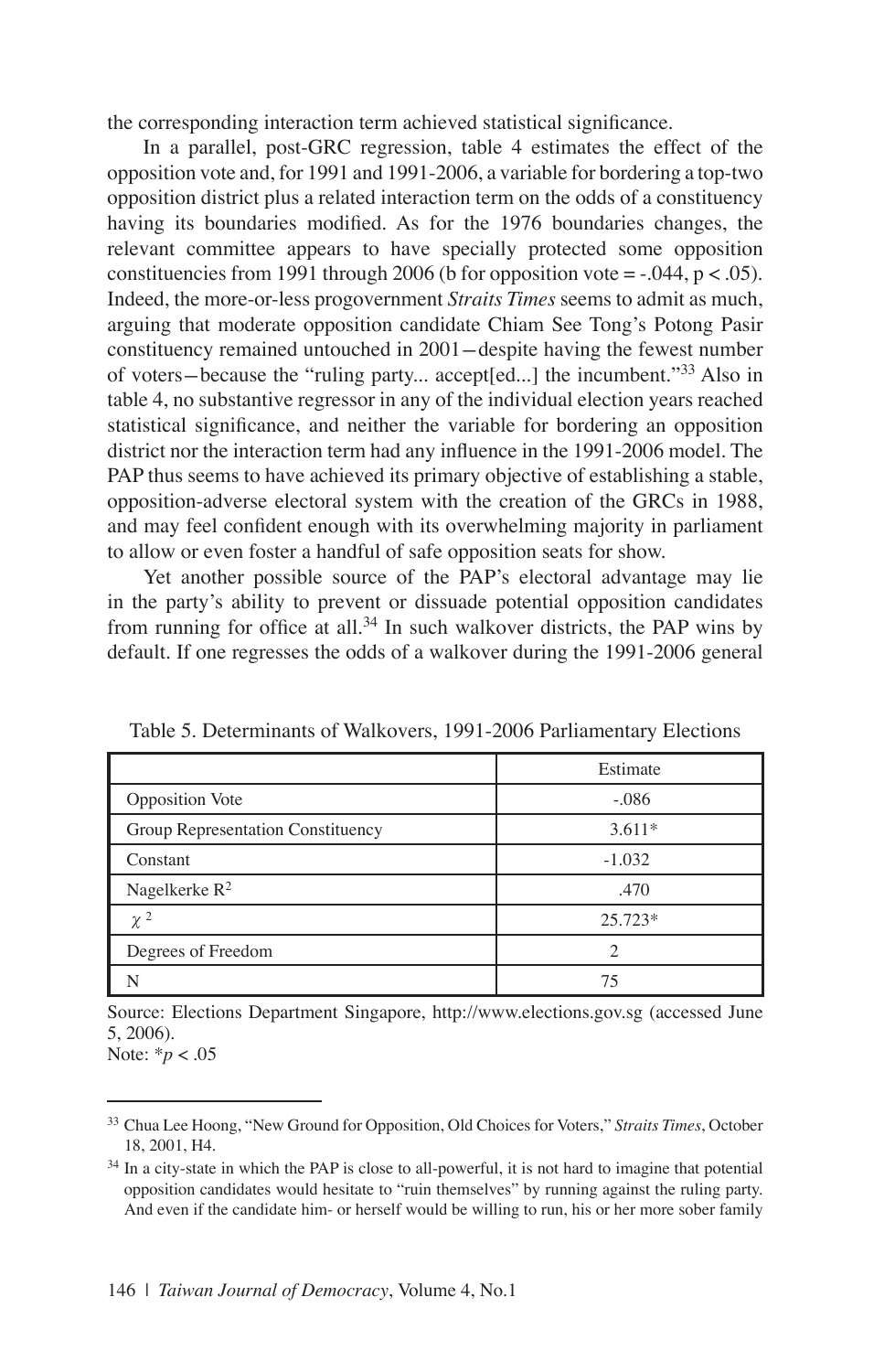elections on the opposition vote and whether the constituency is a GRC, the first regressor fails to achieve statistical significance (see table 5). The dummy variable for a district being a Group Representation Constituency, however, is large and significant ( $b = 3.611$ ,  $p < .05$ ). Probably as PAP leaders anticipated, then, the opposition appears especially disadvantaged by having to field multiple candidates from at least two different ethnic groups under the current regulations for running in GRCs.<sup>35</sup>

## **Ethnic Politics**

### *Ethnic Setting of Singapore*

Although Lee Kuan Yew claims that Singapore's economic opportunities are equally available to citizens of all ethnic groups, the society is effectively stratified into three principal layers. At the top is the 75 percent of the population who are ethnically Chinese (typically ethnic Fujianese, Cantonese, or Hakka). Their average monthly income in 2006 was Sg\$6,520, and 10.8 percent of Chinese citizens were university graduates in 2000. A close second in prosperity is the 9 percent of the resident nationals who are Indian (generally Tamils). Their income (Sg\$5,940/month in 2006) and educational attainment almost reach those of the Chinese majority (8.1 percent university graduates in 2000). Finally, Malays fall at the bottom of the society, making up 14 percent of the population and being relegated to almost half the average monthly income (Sg\$3,850 in 2006) and a fifth of the educational attainment  $(1.8$  percent university graduates in 2000) of Chinese.<sup>36</sup> Such inter-ethnic inequality produces "the acute sense of relative deprivation generally felt by the Malay community with their persisting place in the socio-economic

members may well dissuade him or her against such a "rash" action. Another disincentive for the opposition is that those candidates who receive less than one-eighth of the total vote in a given constituency lose their hefty "election deposit," set at Sg\$13,500 for 2006. See "Electoral Boundaries Report to be Made Public Soon: DPM Wong," *Channel NewsAsia*, March 1, 2006, http://www.chanelnewsasia.com/stories/singaporelocalnews/ view/ 195692/1/.html (accessed December 4, 2007), and Workers' Party of Singapore, "Election Deposits in Singapore," http:// www.wp.org.sg/news/hammer\_online/09\_election\_deposits.htm (accessed December 4, 2007).

<sup>35</sup> Chee Soon Juan et al., *Elections in Singapore: Are They Free and Fair? An Open Singapore Centre Report on the Conduct of Parliamentavy Elections in Singapore,* 16-17.

<sup>&</sup>lt;sup>36</sup> Singapore Department of Statistics, "Changing Educational Profile of Singapore Population," paper presented at Conference on Chinese Population and Socioeconomic Studies: Utilizing the 2000/2001 Round Census Data, Hong Kong University of Science and Technology, June 19-21, 2002, http://www. singstat.gov.sg/pubn/papers/people/cp-education.pdf (accessed September 12, 2007); Singapore Department of Statistics, "Key Household Income Trends, 2006," Occasional Paper on Income Statistics (Singapore: Singapore Department of Statistics, 2007), 3, http:// www.singstat.gov.sg/pubn/papers/people/op-s12.pdf (accessed September 12, 2007); and Singapore Department of Statistics, *Singapore Resident Population 1990-2006* (Singapore: Singapore Department of Statistics, 2007), http://www.singstat.gov.sg/pubn/popn/respop1990- 2006.pdf (accessed September 13, 2007).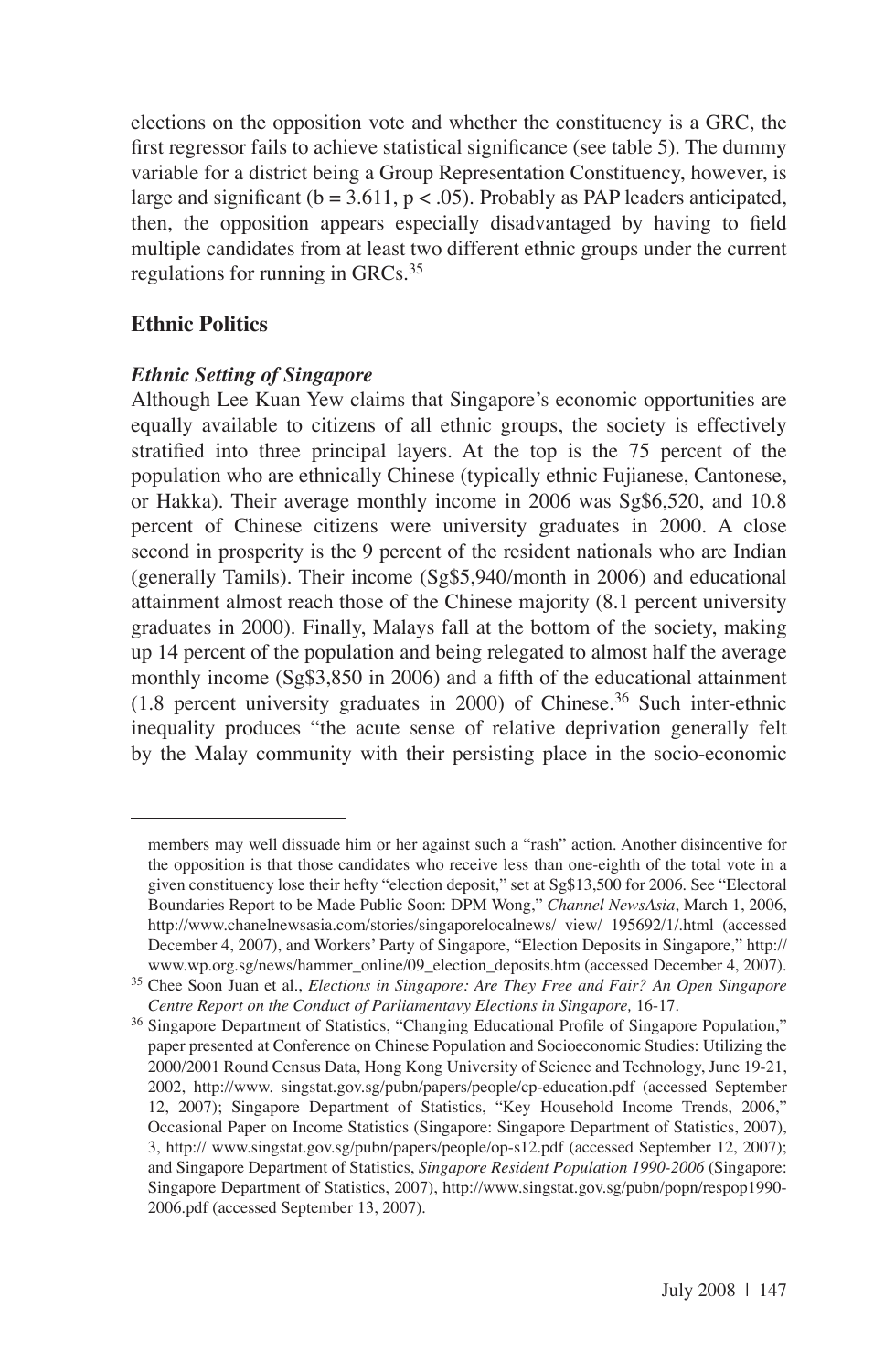margins of society."<sup>37</sup> Given that Malays might feel that PAP dominance does not work toward their economic advantage and that many supported the early Barisan Sosialis opposition party,<sup>38</sup> we may expect the Malay minority to vote for opposition candidates more frequently than do Chinese- and Indian-Singaporeans.

### *Empirical Tests of Political Differences by Ethnicity*

A first attempt to test if Singaporeans of different ethnic groups vary in their satisfaction with the ruling PAP leadership uses the Singapore subset of the 2002 World Values Survey.<sup>39</sup> The original dependent variable is divided into four categories: respondents who claim to be "very satisfied" with "the way the people now in the government [i.e., the PAP elite] are handling the

|                        | Estimate  |  |
|------------------------|-----------|--|
| Malay                  | $-.164$   |  |
| Indian                 | $-.325*$  |  |
| Education              | $.103*$   |  |
| Income                 | .021      |  |
| Female                 | $-.025$   |  |
| Age Category           | $-.069$   |  |
| Constant 1 $(Y = 1)$   | $-1.078*$ |  |
| Constant 2 ( $Y = 2$ ) | $2.516*$  |  |
| Nagelkerke $R^2$       | .028      |  |
| $\chi$ 2               | 30.069*   |  |
| Degrees of Freedom     | 6         |  |
| N                      | 1,342     |  |

Table 6. Determinants of Individuals' Dissatisfaction with Government in 2002

Source: Singapore subset of 2002 World Values Survey.

Note: Equation estimated using ordinal Logit. Dependent variable  $= 1$  if respondent "very satisfied" with actions of "the people now in the government,"  $Y = 2$  if "fairly" satisfied," and  $Y = 3$  if "fairly dissatisfied" or "very dissatisfied." All regressors are dummy variables except for Education (range = 1 to 8), Income (1 to 10), and Age Category (1 to 6).  $* p < .05$ 

<sup>37</sup> Lily Zubaidah Rahim, *The Singapore Dilemma: The Political and Educational Marginality of the Malay Community* (Salangor Darul Ehsan, Malaysia: Oxford University Press, 1998), 24.

<sup>38</sup> Zubaidah Rahim, "SDP's Chee Soon Juan Declared Bankrupt, Cannot Stand for Election till 2011," 73-75.

<sup>39</sup> European Values Study Group and World Values Survey Association, "European and World Values Surveys Four-Wave Integrated Data File, 1981-2004," v. 20060423, 2006. Data available at http://www.worldvaluessurvey.org. Neither the producers nor the distributors of these data are responsible for my analysis or interpretations.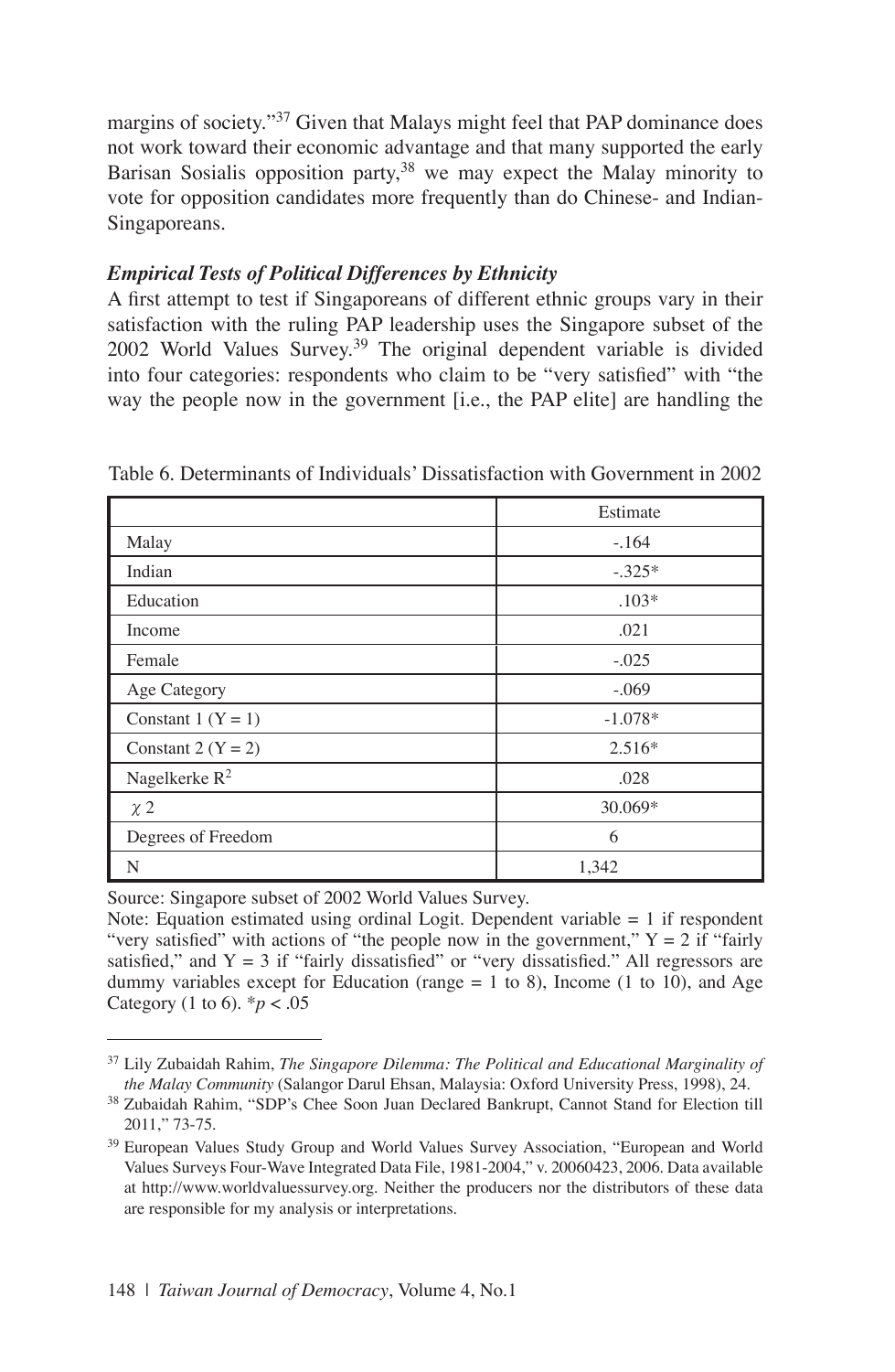country's affairs," interviewees merely "fairly satisfied," those who are "fairly dissatisfied," and those who are "very dissatisfied." Overall, 22.5 percent of the valid respondents chose "very satisfied" and 68.7 percent "fairly satisfied," but only 6.8 percent answered "fairly dissatisfied" and 2.1 percent "very dissatisfied." The relatively few respondents in these latter two categories were then conflated into a single grouping for the multivariate analysis. Regressing this three-value dependent variable on ethnicity plus a set of demographic controls (education, income, gender, and age) does not produce a statistically significant difference between the political views of ethnic Chinese (the omitted category<sup>40</sup>) versus ethnic Malays. Ethnic Indians, however, seem even more satisfied with the PAP government ( $b = -0.325$ ,  $p < 0.05$ ) than are the Chinese majority. Among the control variables, greater education appears to boost dissatisfaction with the ruling party ( $b = .103$ ,  $p < .05$ ). Income, <sup>41</sup> gender, and age do not achieve statistical significance, however.<sup>42</sup>

A second strategy for estimating the degree of ethnicity-based political opposition in Singapore is to examine actual voting results. As noted above, detailed voting tables remain a "state secret," but two methods may nevertheless give us a preliminary picture of the ethnic vote. First, we may compare the average level of opposition voting in those 2006 GRCs that require at least one candidate to be Malay (Aljunied, Bishan-Toa Payoh, East Coast, Hong Kah, Jalan Besar, Jurong, Marine Parade, Pasir Ris-Punggol, and Tampines) with the corresponding level of non-PAP voting in GRCs that oblige at least one of the contestants to be Indian or another non-Malay minority (Ang Mo Kio, Holland-Bukit Timah, Sembawang, Tanjong Pagar, and West Coast).<sup>43</sup> One would assume that the first set of constituencies contains a larger proportion of Malays than the second, and, conversely, that the second set of districts includes a larger percentage of Indians than the first. Overall, this analysis reveals that, in 2006, the Malay GRCs voted for the opposition at 35 percent, while the Indian/other GRCs gave 28 percent of their ballots to non-PAP candidates. Substantively, these results could suggest that Malays may well be

<sup>&</sup>lt;sup>40</sup> The few respondents not belonging to one of the three major ethnic groups in Singapore were omitted from the regression analysis.

<sup>&</sup>lt;sup>41</sup> For a similar result for class, see Garry Rodan, "The Growth of Singapore's Middle Class and Its Political Significance."

 $42$  Because citizens may fear retribution from openly expressing dissatisfaction with Lee and his allies (*Straits Times*, "Who Is Afraid of Voting against PAP?"), I also ran a parallel, dichotomous-Logit regression comparing respondents who claimed to be "very satisfied" with those who said they were "fairly satisfied," "fairly dissatisfied," or "very dissatisfied." Presumably, Singaporeans who actually oppose the PAP may feel safer responding "fairly satisfied" instead of answering "fairly dissatisfied" or "very dissatisfied." The results for the effect of being an ethnic Malay or Indian remained substantively the same, however. Age nonetheless achieved statistical significance (b =  $-.092$ , p <  $.05$ ).

<sup>43</sup> Elections Department Singapore, "Types of Electoral Divisions."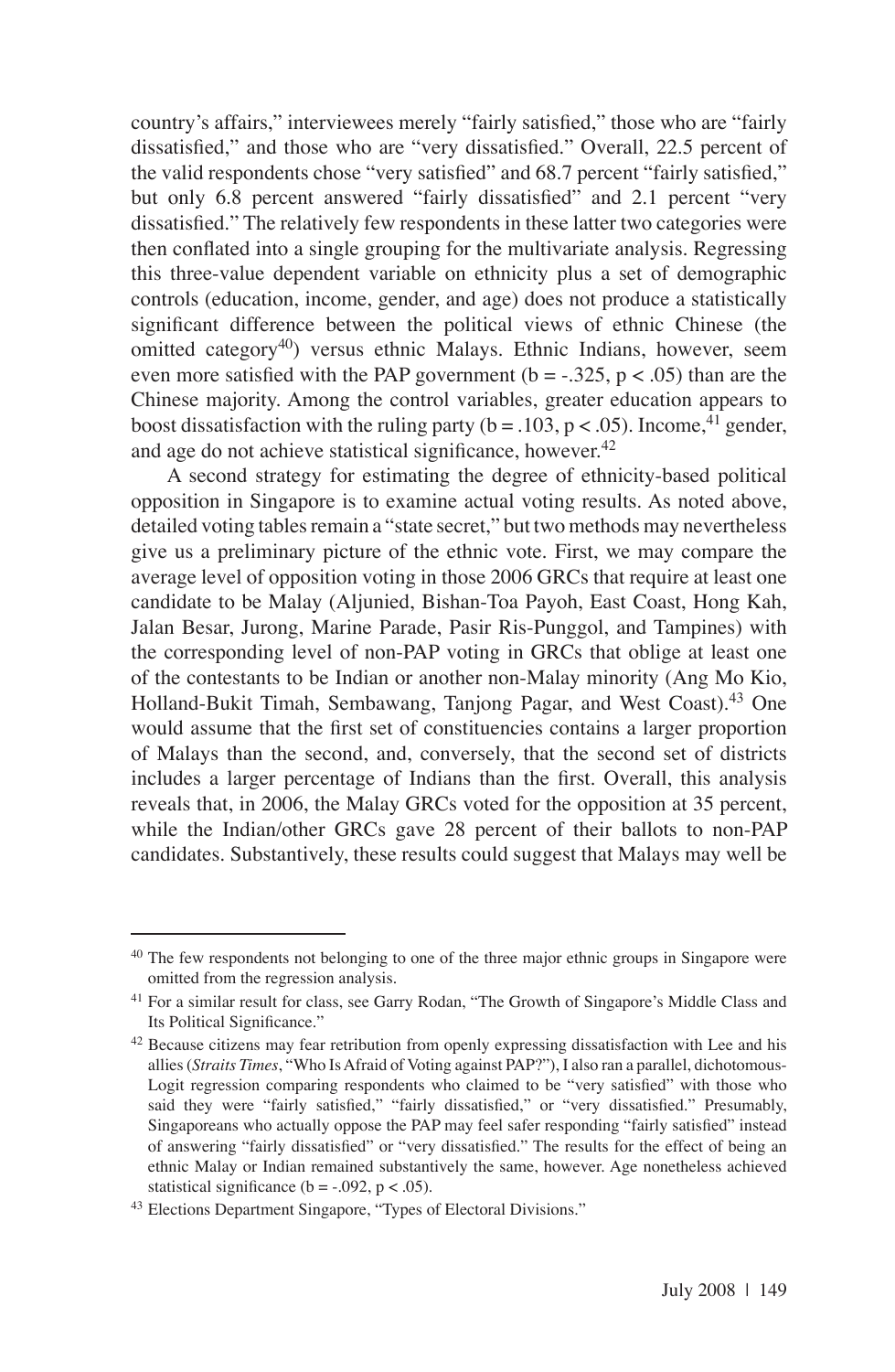|                  | 1976    | 1988    | 2006    |
|------------------|---------|---------|---------|
| Chinese, % Opp.  | $23.7*$ | $28.6*$ | $34.8*$ |
| (standard error) | (1.3)   | (1.9)   | 3.6     |
| Malay, % Opp.    | $43.2*$ | $70.4*$ | $22.7*$ |
| (standard error) | (5.4)   | (5.8)   | 8.6     |
| Indian, % Opp.   | 11.0    | 10.5    | 38.5    |
| (standard error) | (9.8)   | (11.1)  | (25.1)  |
|                  | 53      | 54      | 13      |

Table 7. Opposition Voting by Ethnicity, 1976, 1988, and 2006 Parliamentary Elections

Source: Khoo Chian Kim, Census of Population 1980, Singapore, Release No. 5: Geographic Distribution (Singapore: Department of Statistics, 1980), 210-219; Lau Kak En, Singapore Census of Population 1990, Statistical Release 5: Transport and Geographic Distribution (Singapore: Department of Statistics, 1990), 98-100; Leow Bee Geok, Census 2000, Statistical Release 4: Geographic Distribution and Travel (Singapore: Singapore Department of Statistics, 2000), 44-50; Periplus WallMaps, "Singapore Wall Map" (Hong Kong: Periplus Editions, 2005); and Elections Department Singapore, http://www.elections.gov.sg (accessed June 5, 2006).

Note: Equations estimated using Gary King's method of ecological inference (Gary King, *A Solution to the Ecological Inference Problem: Reconstructing Individual Behavior from Aggregate Data* [Princeton, NJ: Princeton University Press, 1997], and EzI software, http://gking.harvard.edu/files/eziwin.exe). For further technical details, see footnotes 44 to 46. \**p* < .05

slightly more supportive of the opposition than are Indians.

Next, as table 7 documents, one may make use of the recently developed King method of ecological inference to estimate the ethnic vote in the parliamentary elections of 1976, 1988, and 2006.<sup>44</sup> Although the relatively small number of Indians in each constituency prevents much precision in calculating this ethnic group's degree of opposition voting, estimates for the comparatively large populations of Chinese and Malays are robust. The results

<sup>44</sup> Census and electoral districts were usually identical for the 1976 and 1988 data. For 2006, however, I needed to interpolate census data on ethnicity. The percentage of Chinese, Malays, and Indians in each 2006 electoral constituency was thus assumed to be the same as the overall percentage of these groups in the population of some combination of the 2000 census's Development Guide Plans and/or DGP subzones. To estimate the proportion of a given ethnic group in the 2006 Aljunied Group Representation Constituency, I used the census data for Bedok DGP subzones Bedok Resevoir and Kaki Bukit, Hougang DGP subzones Rosyth, Trafalgar, and Others, Serangoon DGP subzones Serangoon Garden and Serangoon Central; for Ang Mo Kio GRC, Sengkang DGP subzones Others, Yishun DGP subzones Others, Ang Mo Kio DGP subzones Cheng San, Chong Boon, Sindo, Townsville, Others, Serangoon DPG subzones Seletar Hills and Serangoon North; for Bukit Panjang Single Member Constituency, Bukit Panjang DGP subzones Fajar and Bangkit; for Chua Chu Kang SMC, all of Choa Chu Kang DGP zone except for subzone Yew Tee; for East Coast GRC, all of Changi DPG, Tampines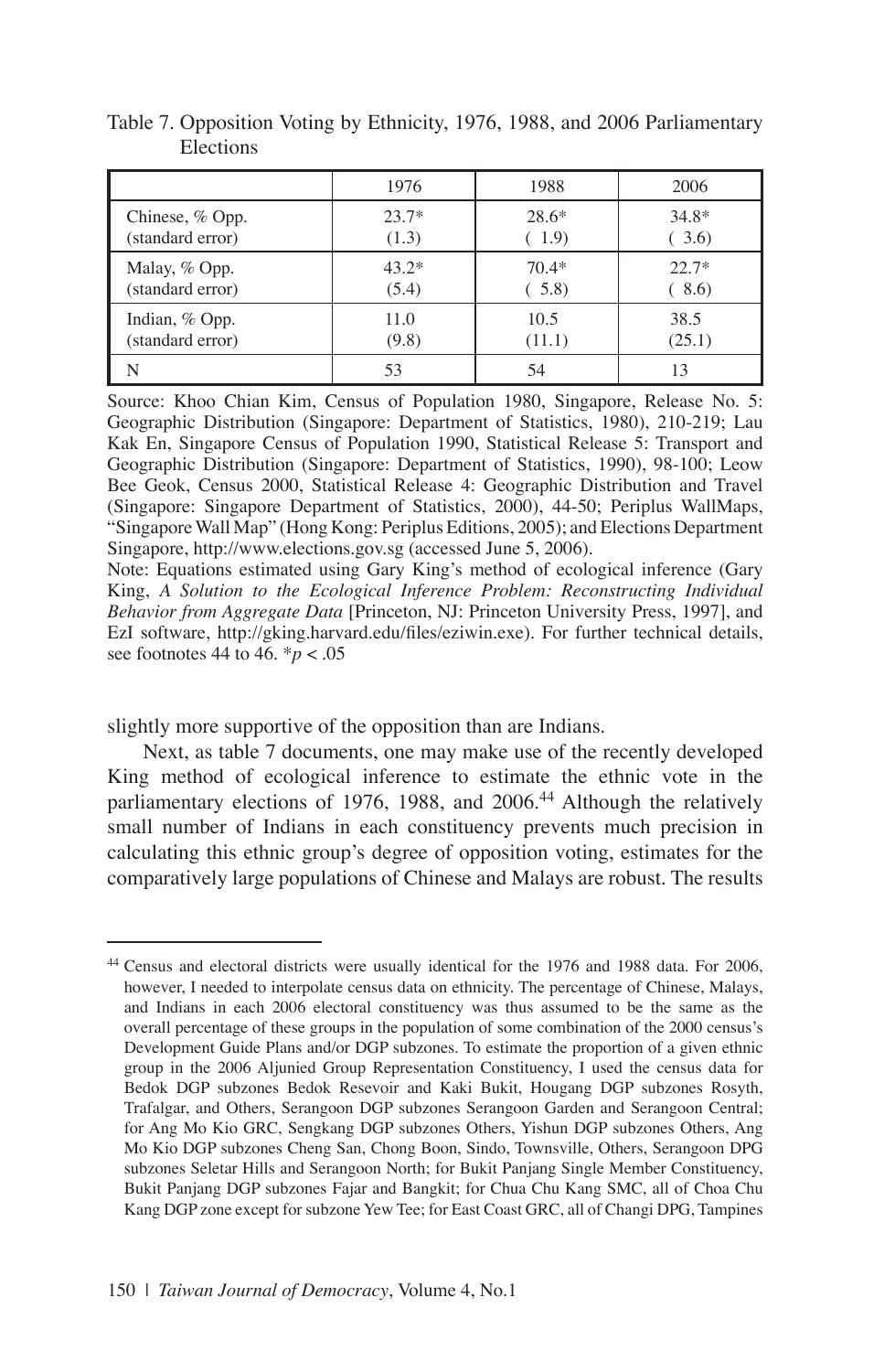reveal that in 1976, about 24 percent of the Chinese voted for the opposition, while Malays supported non-PAP candidates at almost twice (43 percent) the Chinese rate. The general election of 1988<sup>45</sup> appears to represent the high point of Chinese versus Malay ethnic conflict, with Chinese giving about 29 percent of their votes to the opposition compared to the Malays' anti-PAP vote of 70 percent. In the  $2006$  election,<sup>46</sup> ethnicity-based voting appears to have declined.<sup>47</sup> The difference in opposition voting between the two major ethnic groups has fallen to only 12 percent, but interestingly enough, it is now the *Chinese*-not the Malay minority-who are more opposed to the PAP (35 percent opposition voting by the Chinese versus 23 percent by the Malays). And without additional data, our best guess at the voting behavior of Indians is that it is relatively close to that of the Chinese majority.

### **Conclusion**

The above empirical results thus cast doubt on the extent to which Singapore's elections are truly free and fair and on the degree to which the city-state's

DPG subzones Others, and Bedok DPG subzone Bedok South; for Hougang SMC, Hougang DGP subzones Hougang Central and Lorong Ah Soo; for Jalan Besar GRC, Kallang DPG subzones Bendemeer, Boon Keng, Geylang Bahru, Lavender, Downtown Core DPG, Rochor DPG, River Valley DPG; for Joo Chiat SMC, Bedok DGP subzone Frankel; for MacPherson SMC, Geylang DGP subzone MacPherson; for Nee Soon Central SMC, Yishun DGP subzones Yishun West and Yishun South; for Nee Soon East SMC, Yishun DGP subzones Northland and Yishun East; for Pasir Ris-Punggol GRC, all of Pasir Ris DGP and Sengkang DGP subzone Sungei Serangoon West; for Potong Pasir SMC, Toa Payoh DGP subzones Kallang and Potong Pasir; for Sembawang GRC, Woodlands DGP, Sembawang DGP; for Tampines GRC, Tampines DGP subzones Tampines East and Tampines West; for Yio Chu Kang SMC, Ang Mo Kio DGP subzones Shangri-La, Kebun Bahru, and Yio Chu Kang. I arrived at these equivalent combinations of areas by consulting such geographical sources as Google Earth for Singapore, a commercial Singapore street map, and various governmental publications on population, urban development, and electoral boundaries (see note at bottom of table 7 for further details).

<sup>45</sup> To achieve maximum-likelihood convergence of the model for the 1988 election, I needed to exclude data from opposition leader Chiam See Tong's Potong Pasir SMC, which appears to have been specially protected by the government-appointed boundaries committee.

<sup>&</sup>lt;sup>46</sup> To reach convergence for the model of the 2006 election, I was required to separate data from the opposition-held constituencies of Potong Pasir and Hougang, both of which seem to have received special protection from the boundaries committee (see Chua Lee Hoong, "New Ground for Opposition, Old Choices for Voters," *Straits Times*, October 18, 2001, H4: The "survival [of Hougang and Potong Pasir] as single seats can be read only as the ruling party's nod, not only to the usefulness of opposition voices in Parliament, but also to its acceptance of the incumbent MPs"), and from the Aljunied GRC, perhaps because it completely surrounds the anomalous Hougang SMC.

<sup>&</sup>lt;sup>47</sup> Another possibility is that the PAP systematically tries to exclude Malay citizens from the electorate through such tactics as intimidation or deregistering at the next election those electors who have failed to vote. My attempts to test this hypothesis using the King method did not prove successful, however, primarily because statistics on the number of citizens (as opposed to noncitizen residents) living in each constituency do not appear to be publicly available.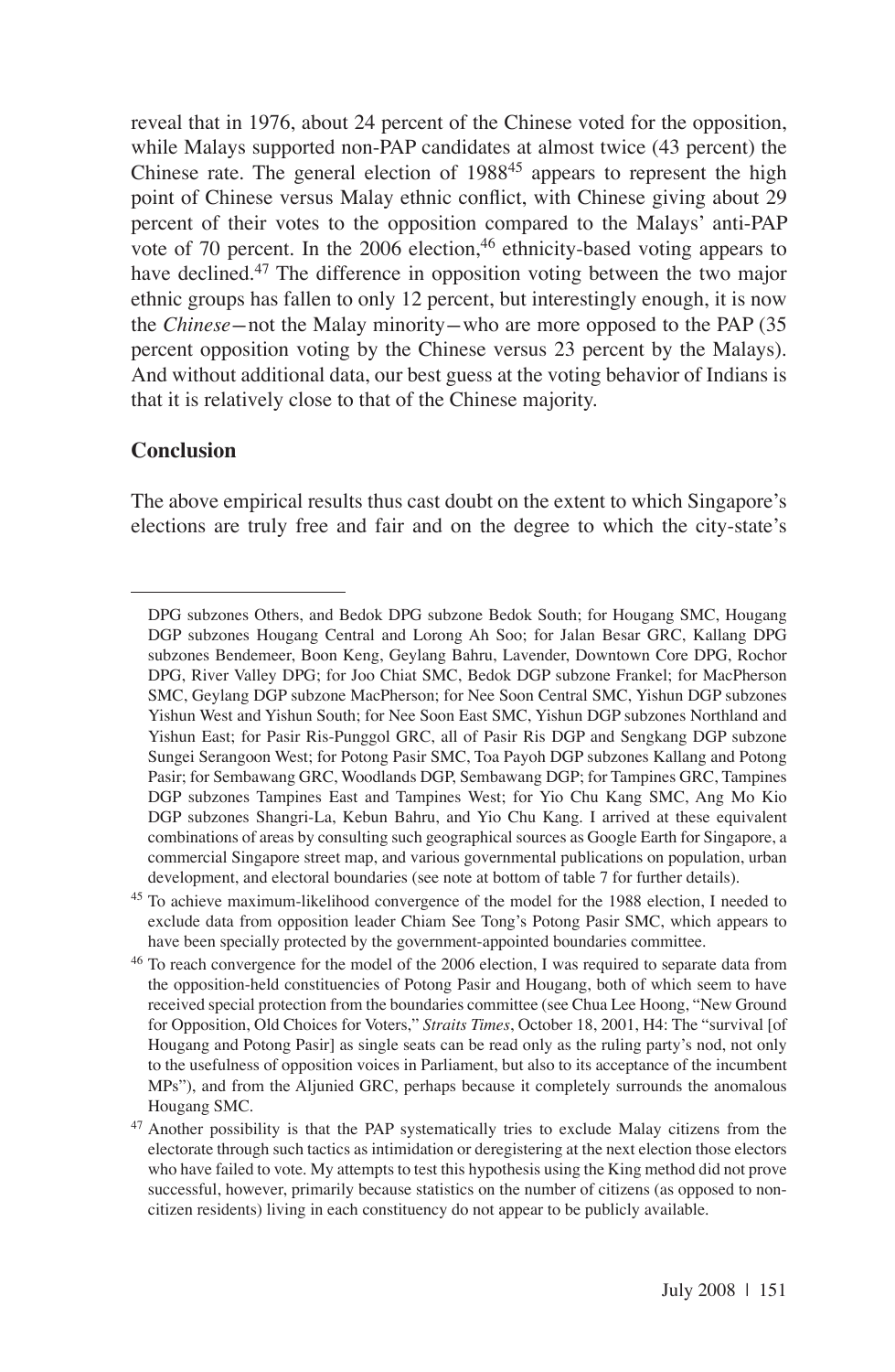various ethnic groups agree politically. Although PAP officials do not use every possible opportunity to gerrymander or abolish electoral districts to the ruling party's advantage, the boundaries committees do adjust the electoral rules enough to ensure that opposition parties have no chance of mounting a significant challenge to the PAP in parliament. In particular, the GRC system instituted in 1988 gives the PAP great control over the eventual results of the general election.

While Malays appear to have been the ethnic group most likely to oppose the Chinese-dominated PAP in the first couple of decades of independent Singapore,  $48$  later desegregation of the city  $49$  may have blunted Malays' ethnopolitical solidarity. In their place has arisen the next generation of opposition leaders, such as Chee Soon Juan, who are highly educated, middle-class, and ethnically Chinese. As modernization theory predicts,  $50$  the creation of a large middle class seems to be threatening the PAP's ability to monopolize political power. No longer willing to be treated like "children" by the older generation of PAP leaders,<sup>51</sup> today's Chinese young people have been showing such signs of mild rebellion as listening to anti-government music<sup>52</sup> or sitting down on the floors of MRT trains. Even political patriarch Lee Kuan Yew seems to have harbored momentary doubts about the future of his political system after a group

<sup>&</sup>lt;sup>48</sup> In a mirror image of ethnic politics in early Singapore, the large ethnic Chinese minority in neighboring Malaysia also seems much more likely to support the Democratic Action Party, one of the most popular opposition parties there, than is the ethnic Malay majority (Heng Pek Koon, "Malaysia," in *The Encyclopedia of the Chinese Overseas*, ed. Lynn Pan [Cambridge, MA: Harvard University Press, 1999], 172-182, and Amy L. Freedman, "The Effect of Government Policy and Institutions on Chinese Overseas Acculturation: The Case of Malaysia," *Modern Asian Studies* 35, no. 2 [2001]: 411-440).

<sup>49</sup> Leo van Grunsven, "Integration versus Segregation: Ethnic Minorities and Urban Politics in Singapore," *Tijdschrift voor Econ. en Soc. Geografie* 83, no. 3 (1992):196-215; Chih Hoong Sin, "The Politics of Ethnic Integration in Singapore: Malay 'Regrouping' as an Ideological Construct," *International Journal of Urban and Regional Research* 27, no. 3 (September 2003): 527-544; and Grace, *Case Study: Singapore*, 4. According to the Minister for National Development quoted by van Grunsven, desegregation was desirable because "living in separate enclaves, [ethnic] community leaders will develop narrow views of society's interests. The enclaves will become the seedbeds for communal agitation. We will witness the unraveling of [the multiethnic society] we have knit so carefully since independence."

<sup>50</sup> Seymour Martin Lipset, *Political Man: The Social Bases of Politics* (Garden City, NY: Anchor Books, 1963), 50-53.

<sup>51</sup> See Internet discussion, "Singaporean is Unwanted Friend?" http://matrix.bangkokpost.co.th/ forums/ thread. php? Thread\_ID=1579 (accessed September 12, 2007).

<sup>52</sup> Phua Siew Chye and Lily Kong, "Ideology, Social Commentary and Resistance in Popular Music: A Case Study of Singapore," *Journal of Popular Culture* 30, no. 1(1996): 215-231. Lyrics by the Singaporean counter-cultural band, Raw Fish, for example, openly mock the government's ban on chewing-gum: "I don't know if you are a god, or if you are a king/Or if you are government./Show me a sign that says if I chew bubble gum/I will fall straight into fire, fire in hell."